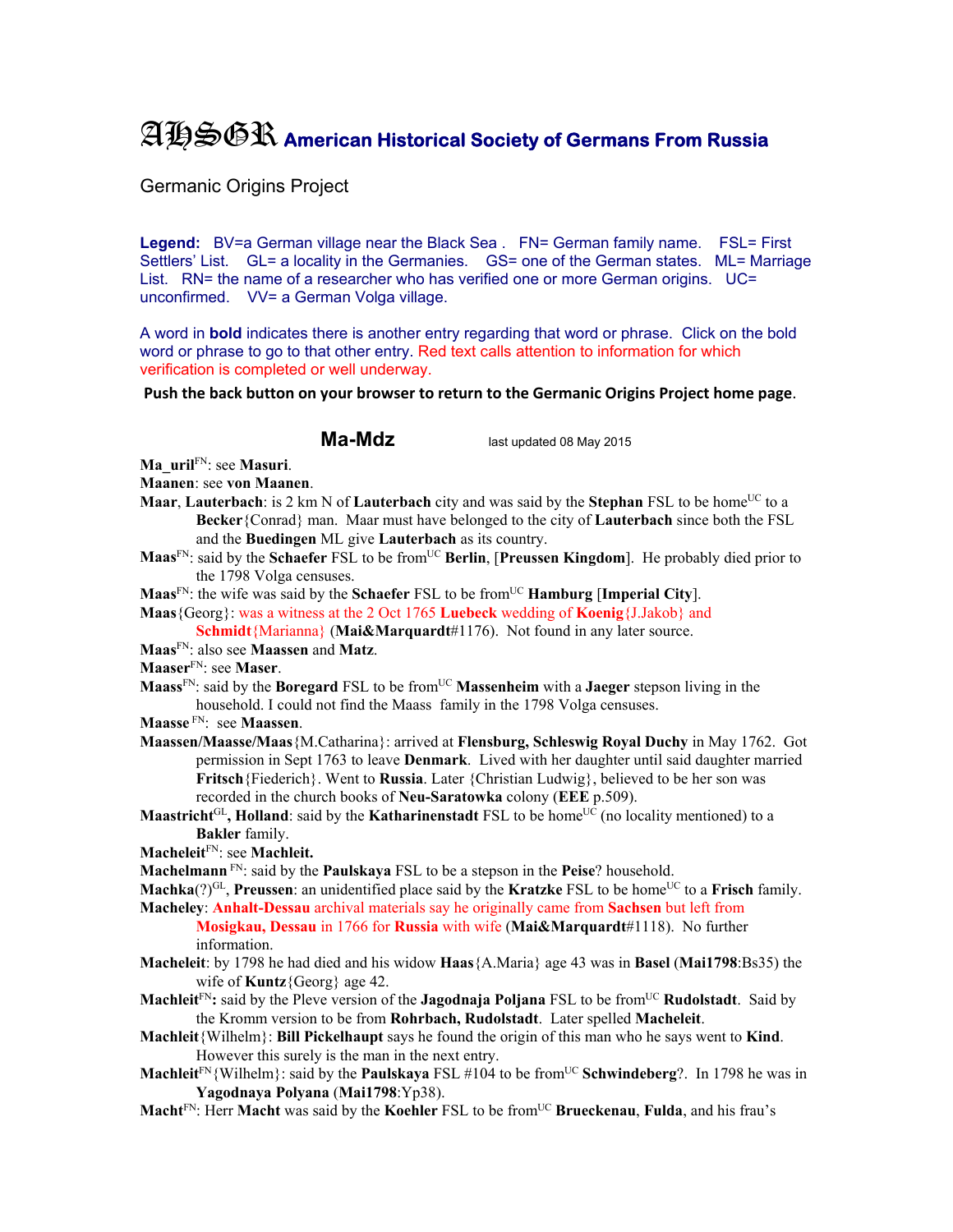maiden name was given as **Wisgemann** (no origin given).

**Machtlos**, [Hessen-Kassel Landgraviate]: said by the Phillipsfeld FSL to home<sup>UC</sup> to a

**Wiederholt**/**Wiederhold** family. This would have been either 11 miles NE of **Bad Hersfeld**, or in **Hersfeld Principality** 10 miles SW of **Bad Hersfeld**.

- **Machzen**(?) $\text{GL}:$  an unidentified place said by the **Katharinenstadt** FSL to be home<sup>UC</sup> to a **Kiedemann** family. Pleve thought this might be **Minden**.
- **Mack**<sup>FN</sup>: According to the **Buedingen** ML this man was from<sup>UC</sup> Anspach and married in 1766 **Dietz**{A.Maria} (**Mai&Marquardt**#670). Not found in **Kulberg** or in **T**. By 18 Aug 1767 they with an infant daughter had settled at **Kraft** FSL #3, which said he was from **Ansbach**.
- **Mack**FN: also see **Mann**.
- **Mackendorf** GL: see **Meckendorf**.
- **Mackweiler**GL, **Zabern** [**Amt**], **Elsass**: now Mackwiller, France, some 23 miles SE of **Saarbruecken** city, and proven by the **GCRA** to be home to the **Hofmann** family which went to **Bergdorf**; see their book for more details.
- **Madar**BV: the original Turkish name for **Kulm**BV, **Bessarabia**.
- **Mader**<sup>FN</sup>: said by the **Brabander** FSL to be from<sup>UC</sup> **Barpach**?, **Fetzburg**? with a Stieber orphan girl in the household. I could not find this family in the 1798 Volga censuses.
- **Madrizi**<sup>GL</sup>, **Polen**: an unidentified place said by the **Fischer** FSL to be home<sup>UC</sup> to a **Seifert** family.
- **Maegerkingen, Wuerttemberg Duchy**: see **Mekerkingen**.
- **Maehler**FN: see **Mahler.**
- **Maehren** [i.e. **Moravia Margraviate**]<sup>GS:</sup> said (no locality mentioned) by the **Katharinenstadt** FSL to be homeUC to **Hoffmann** and **Schantz** families.
- **Maehringen**: is 5.5 km SE of **Tuebeingen** saud by **KS126** to be home<sup>UC</sup> to **Efferen**{Johann}.
- **Maerckel**{Catharina}: was godparent at the 21 June 1766 **Luebeck** baptism of **Bramm**{Elisabeth} daughter of {Johann Hinrich} and **Koch**{M.Justina} his wife (**Mai&Marquardt**#1303). Not found in any later published source.
- **Maerker**FN: see **Merk** and **Merker**.
- **Maertensheim** {Katharina}: this widow was said by Recruiter Beauregard's list to have been from<sup>UC</sup> **Nanenburg**? (**Lk**68). Not found in any FSL and I could not find her or any likely descendant associated with any **Volga** colony.
- **Maerz/Mertz/Merz/Maertz** all interfiled with **Mertz**.
- **Maessler**: **KS**144 says he went to **Leichtling.** Found no additional information.
- **Maeule**: said by the **Bergdorf** census (**KS**:665, 363) to be from **Bietigheim**, **Ludwigsburg** [**Amt**], **Wuerttemberg**. This origin was confirmed by the **GCRA** using **FHL** 1,184,899. See their book for detail. Also spelled **Meile**.
- **Magar** {Christoph}: said by the Recruiter Beauregard's list to have been from<sup>UC</sup> **Neustadt** and to have gone to **Luzern** in 1768(**Lk**63); they are probable **Luzern** first settlers. In 1798 the wife's maiden name was given as **Bizar** (**Mai1708**:Lz19). Kuhlberg said this was in Isenburg.
- **Magdeburg**GS [**Duchy**]: was a large duchy (held by a sub-branch of the **Brandenburg** family) centered on the city of the same. The city itself is some 79 miles SW of **Berlin**. *None of the following references mentions a locality.* Said by the **Doenhof** FSL to be home<sup>UC</sup> to a **Rudeloff** family. Said by the **Jost** FSL to be home<sup>UC</sup> to a **Schoenefeld** family. Said by the **Katharinenstadt** FSL to be homeUC to **Binemann**, **Blankenstein**, **Holtner** and **Reimer**? families. Said by **Kulberg**75 to be home<sup>UC</sup> to **Horn**{Christian+w}. Said by the **Merkel** FSL to be home<sup>UC</sup> to **Beckmann**, **Frank**, and **Redlov**? families. Said by the **Neidermonjou** FSL to be home<sup>UC</sup> to a **Glueck** family; a **Luebeck** ML says this man married a **Bauer** woman in 1766; she died enroute to Russia **(Mai&Marquardt**#77). Said by the **Orlovskaya** FSL to be home<sup>UC</sup> to **Baer**, **Hartke**, **Helwig**, and **Teich**? families. Said by the **Seelmann** FSL to be home<sup>UC</sup> to an **Altfoerst** family. Said by the **Stahl-am-Tarlyk** FSL to be home<sup>UC</sup> to **Schaefer** and **Spahn** families, and perhaps an orphaned **Staff** brother-in-law. Said by the **Warenburg** FSL to be home<sup>UC</sup> to **Frisch**, **Koch**{F.Wilhelm} and **Wiegener** families, and possibly to **Koch**'s **Goebel** step-children.
- **Magdeburg**<sup>GS</sup>, **Brandenburg**: Said (no locality mentioned) by the **Dreispitz** FSL to be home<sup>UC</sup> to a **Walwetz**? family. Said by the **Schaefer** FSL to be home<sup>UC</sup> to the **Reckling** family. This is the same duchy as the previous entry.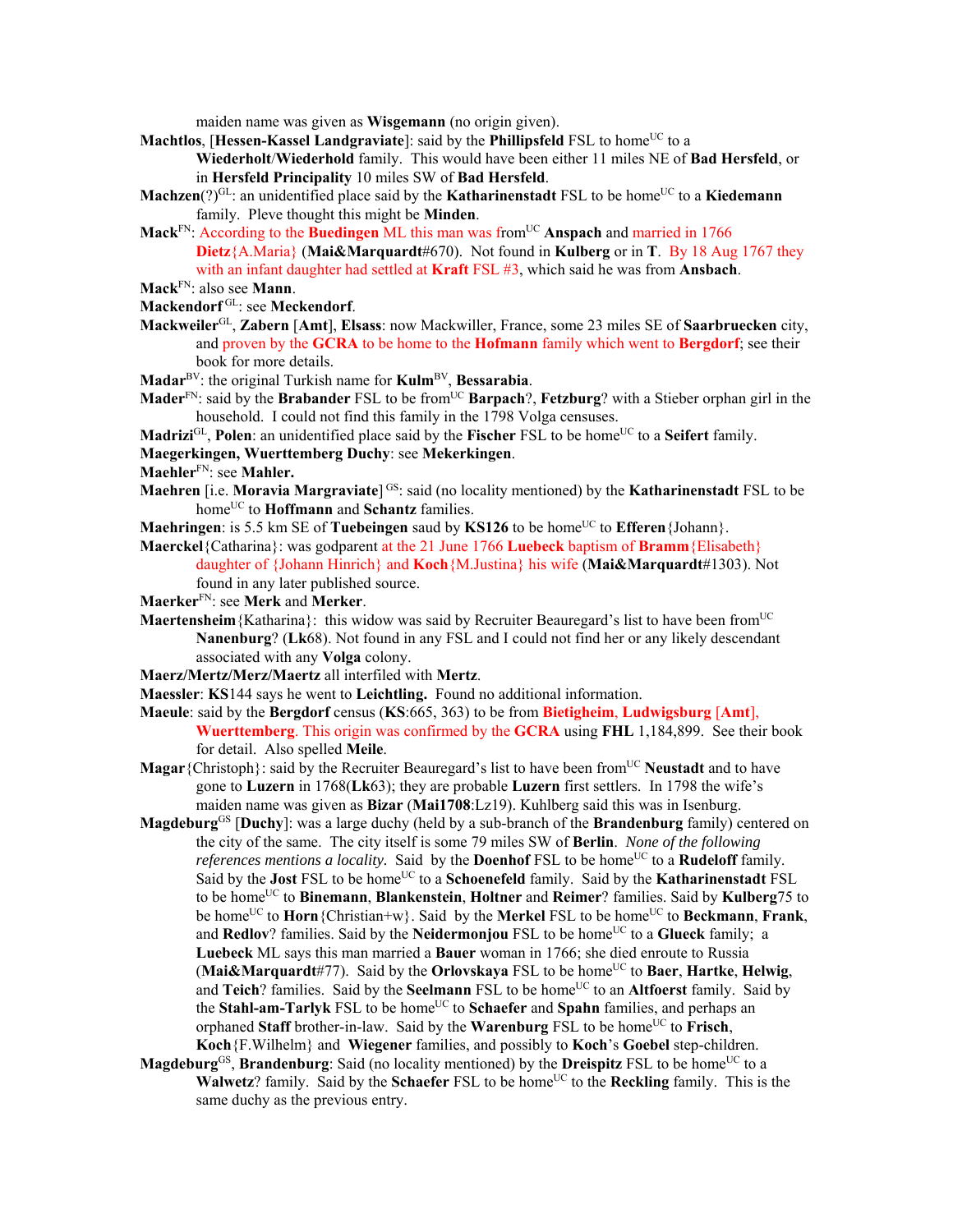- **Magel**FN: said by one or both versions of the **Balzer** FSL to be from **Duedelsheim**, **Isenburg-**[**Buedingen County**]:. **Bonner** proved he was baptized, married and had a child baptized there. **Wagner1** concured with the baptism and marriage, giving the dates for both, his parents and presenting his wife as a **Stoffel** from<sup>UC</sup> **Stammheim**.
- **Magel**<sup>FN</sup>: said by the **Lauwe** FSL to be from<sup>UC</sup> Giessen, [Hessen-]Darmstadt. I could not find this family in the 1798 censuses.
- **Magenhoefer**{A.Margaretha}: daughter of {Christoph} a cobbler in **Ammerndorf** married **Bauer**{Wilhelm} musician son of {J.Matth.} Bauer on 7 May 1766 in **Woehrd**

(**Mai&Marquardt**#801, **KS**119). I could not find this Catholic couple in any later record. **Magstad**FN: see **Magstadt**.

- **Magstadt**FN: listed by both the 1816 **Kassel** census (#65) and **KS**:363 without origin. The **GCRA** found a **Kassel** record which indicated that a son had been born in "Loss"; they wonder if this might have been Losse, NW of **Berlin**, or Lossa between Eurfurt and Halle or by **Leipzig**??? Also spelled **Magstad**. See the GCRA book for more.
- **Magulze**? $G^{\text{CL}}$ , **Schwaben**: an unidentified place said by the **Jost** FSL to be home<sup>UC</sup> to a **Weitenkeller**? family.
- **Mahler/Maehler/Moehler**FN:{Margaretha}: on 9 March 1766 in **Buedingen** married **Galler**{Johannes}; another source gives her name as **Maehler** (**Mai&Marquardt**#384). Not found in **Kuhlberg** or **T**. By 14 May 1767 **Haller** and his wife had settled at **Leichtling** FSL #37, he said to be from **Seligestadt, [Kur]Mainz**. By 1798 **Haller,** 5 young children, and his new young **Lang** wife {M.Eva} were settled at **Leichtling**{**Mai1798**:Lg37) (**Mai1798**:Lg37).
- **Mahler**  $\overline{PN}$ : said (no locality mentioned) by the **Stahl-am-Tarlyk** FSL to be from<sup>UC</sup> **Hamburg** [Imperial **City**]. I could not find members of this family in **Mai1798**.
- **Mahler**FN: said by the 1798 **Stephan** census to be the maiden name of frau **Kuehnholz** . (**Mai1798**:Sp2)
- **Mahler**FN: also see **Maler.**
- **Mahling** FN: see **Malin**.
- **Mahlinger** FN: see **Manlinger**.
- **Mahndorf**<sup>GL</sup>, **Anhalt-Zerbst**: said by the **Jost** FSL to be home<sup>UC</sup> to **Broese** family. There is such a name some 3 miles W of **Halberstadt** city that might have been in a tiny isolated part of **Anhalt-Zerbst**.
- **Mahr**FN: see **Mohr**.
- **Mai**<sup>FN</sup>{Christian}: said by the **Balzer** FSL to be from<sup>UC</sup> **Isenburg** (no locality indicated). **Bonner** proved that this **May** man married a **Krimp**? woman in **Lindheim**, [**Staden Ganerbschaft**] in 1766 prior to going to **Balzer**, otherwise his origin remains unproven. For 1798 see **Mai1798**:Bz25, 43.
- **Mai**FN: said by the **Brabander** FSL to be fromUC **Iderstuf**?, [**Kur**-]**Trier**. Spelled **May** in 1798 (**Mai1798**:Bn21, Dl11).
- **Mai**FN{J.Georg, J.Georg, J.Peter,J.Jacob}: said by the **Holstein** FSL#41, 37, 40 & 41 respectively to be fromUC **Spachbruecken, Darmstadt**. According to the **Buedingen** ML in 1766 {J.Peter} married **Walther**{Maria} (**Mai&Marquardt**#584), and {J.Georg} married **Held** {A.Christina} (**Mai&Marquardt**#586). Mai family members later moved to **Kratzke** and their **Spachbruecken** origin has been confirmed by **Brent Mai**.
- **Mai**FN{Gottfried}: said by the **Kano** FSL to be fromUC **Oranienbaum**, [**Anhalt**-]**Dessau** [**Principality**]. May have been spelled **Mein** in 1798 [**Mai1798**:Kn16?].
- **Mai**<sup>FN</sup>{Wilhelm}: said by the **Katharinenstadt** FSL to be from<sup>UC</sup> Grefath.
- **Mai**FN{Adam}: said by the **Kolb** FSL to be fromUC **Langenbach, Isenburg**.
- Mei<sup>{Georg}</sup>: said by the Recruiter Beauregard's list to have been from<sup>UC</sup> **Fugenhausen**? and to have gone to **Luzern** in 1768 (**Mai1798**:**Lk**81) where they surely were among the **Luzern** first settlers. Spelled **Maier** in 1798 when his wife's maiden name was given as **Griessling** (**Mai1798**:Lz37).
- **Mai**FN: said by the **Messer** 1798 census to be the maiden name of frau **Trautmueller** (**Mai1798**:Ms70).
- **Mai**<sup>FN</sup>{Georg}: said by the **Moor** FSL to be from<sup>UC</sup> **Isenburg** (no locality mentioned) and to have gone to **Schilling** in 1768.
- **Mai**<sup>FN</sup>{Anton}: this widower was said by the **Neidermonjou** FSL to be from<sup>UC</sup> Gladbach?. He may be the man who in 1766 in **Luebeck** married a **Sievert** woman (**Mai&Marquardt**#74).
- **Mai**<sup>FN</sup>{Norka}: said by the **Norka** FSL to be from<sup>UC</sup> **Isenburg** (no locality mentioned). Later spelled **May**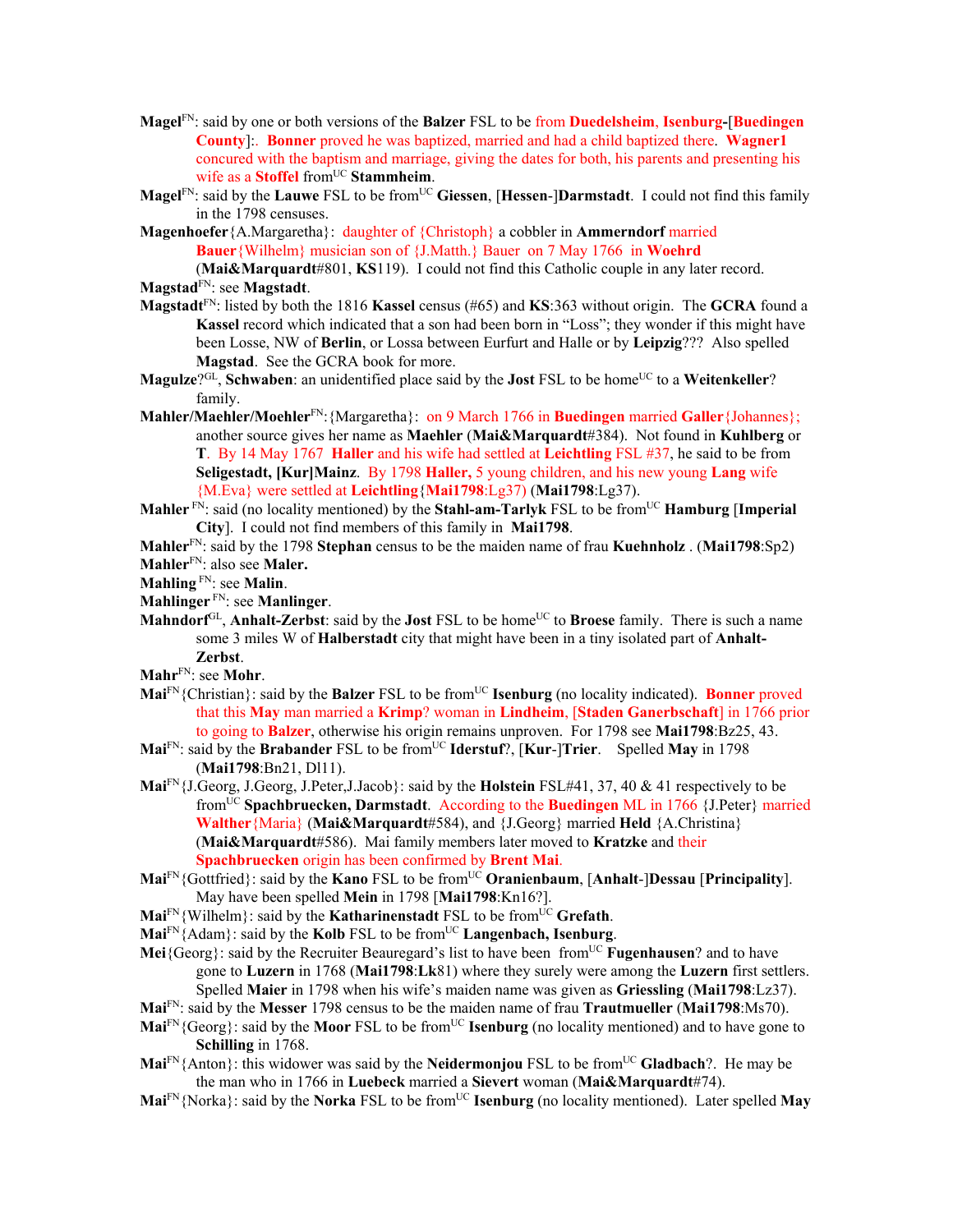(**Mai1798**:Nr9).

- **Mai**FN{Andreas}: said by the **Paulskaya** FSL to be fromUC **Kernbach**.
- **Mai**RN**, Brent** has confirmed that the origin of the **Michaelis** family that came to **Kratzke** was from **Monsheim** in the **Kurpfalz,** that the **Mai** family came to **Holstein** from **Spachbruecken, Darmstadt**, and that the **Steinmetz** and **Foos** families that came to **Dietel** came from **Heimkirchen, Rhineland-Palatinate**.
- **Mai & Marquart<sup>RN</sup>:** Brent Alan **Mai** and Dona **Reeves-Marquardt** complied the very helpful German Migration to the Russian Volga (1764-1767) which is a translation and compilation of marriage and similar records regarding Germans on their way to the **Volga**. Each entry is numbered: from 1 to 1365.
- **Mai1798**: Brent Mai's splendid two-volume compilation of all known 1798 censuses of the German Volga villages. In this index, "later spelled" usually refers to the spelling in these volumes.
- **Maibach**FN: see **Meibach.**
- **Maiber**FN: see **Schleibor**.

**Maibeer**FN: see **Schleibor**.

- **Maienstockheim**: might be **Mainstockheim**, **Wuerzburg Bishopric**, 14 km E of **Wuerzburg** city, with **Ansbach Margraviate** lands nearby. **Gerhard Lang** proved that **Ditmer**{J.Jakob} was born here in 1708.
- **Maier**FN: interfiled with **Meier**.
- **Maierbach**, **Free Noble Province of Ancient Knights** [i.e. **Herrschaft Gersfeld**]: This would be Maiersbach 3.6 km NW of **Gersfeld. Kammerzell**{Amelia} 1<sup>st</sup> wife of **Gutmann**{J.Martin} was born here on 3 November 1747.
- **Maierhoefer/Meyerhofer**{Johannes}: fromUC **Swabia** arrived at **Flensburg**, **Schleswig Royal Duchy** in May 1762. In April 1765 with wife{M.Margaretha} and daughter, he applied to be permitted to quit **Denmark** (**EEE** p.525). A daughter was in **Galka** in 1798 (**Mai1798**:Gk30).

**Maihofer**FN: see **Mayhoefer**.

- **Maikammer**, **Bistum Speyer**: is 21 km W of **Speyer** city and was said by the **Straub** FSL to be home<sup>UC</sup> to a **Stertz** family.
- **Maimre**<sup>FN</sup>: said by the **Franzosen** FSL to be from<sup>UC</sup> **Pikburg**?, **Daenemark**. I could not find this family in the 1798 Volga censuses.
- **Mainstockheim**: see **Maienstockheim**.
- **Maintsch**{K.Margarethe}: married 17 July 1766 **Grummet**{J.Gottfried} (**Mai&Marquardt**#191). In the 1798 census she was listed as a widow of Herr **Honighaus** from **Susannental**, and named both {K.Margaretha} and{K.Maria} (**Mai1798**:Bt29).
- **Mainz**<sup>FN</sup>: said by the **Dinkel** FSL to be from<sup>UC</sup> **Begant**(?), **Mecklenburg-Schwerin.**
- **Mainz**FN: said by the **Leitsinger** FSL to be fromUC **Fladungen**?, **Wuerzburg**[**Bishopric**], with **Kunzelmann** step-sons in the household. I could not find this family in the 1798 Volga censuses. and possibly 44a
- **Mainz**<sup>FN</sup>: said by the **Katharinenstadt** FSL to be from<sup>UC</sup> **Loewenstein**(?) (no locality mentioned).
- [**Kur**-]**Mainz**GS: (aka **Mainz**) a German Catholic country seated in the city of the same name some 19 miles SW of **Frankfurt-am-Main**. Its Princebishop ruled over a small area around Mainz city – the Niederstift – plus a much larger area on the banks of the Main river extending north of Frankfurt-am-Main and east of it centered on **Aschaffenburg** – the Oberstift – which extended N to **Salmuenster** and S to Miltenberg, as well as other smaller territories including **Erfurt** in **Thueringia** and the **Eichsfeld**. None of the following references mention a locality: Said by the **Belowescher Kolonien** FSL to be homeUC to **Albert**, **Apfel**, **Bitner/Bittner**, **Dietrich**, **Haber**, **Herr/Hercher**, **Lautenschlaeger**, **Schreiber**, **Siegfried**, **Trinz**, **Vogt**, **Wagner**, **Weiss**, **Wenzel**, and possibly **Ephraim** families. Said by the **Goebel** FSL to be home<sup>UC</sup> to a **Bathauer** and possibly a **Neubert** family. Said by the **Kamenka** FSL to be home<sup>UC</sup> to a **Simon** family. Said by the **Kano** FSL to be home<sup>UC</sup> to a **Derr** family. Said by the **Katharinenstadt** FSL to be home<sup>UC</sup> to **Bester** and **Kohl** families. Said by the **Keller** FSL to be home<sup>UC</sup> to a **Herwig** family. Said by the Leichtling FSL to be home<sup>UC</sup> to a Miller family. Said by the Mariental FSL to be home<sup>UC</sup> to a **Wolf** family. Said by the **Pfeiffer** FSL to be home<sup>UC</sup> to a **Heinrich** family. Said by the **Orlovskaya** FSL to be home<sup>UC</sup> to a **Staedt** family. Said by the **Preuss** FSL to be home to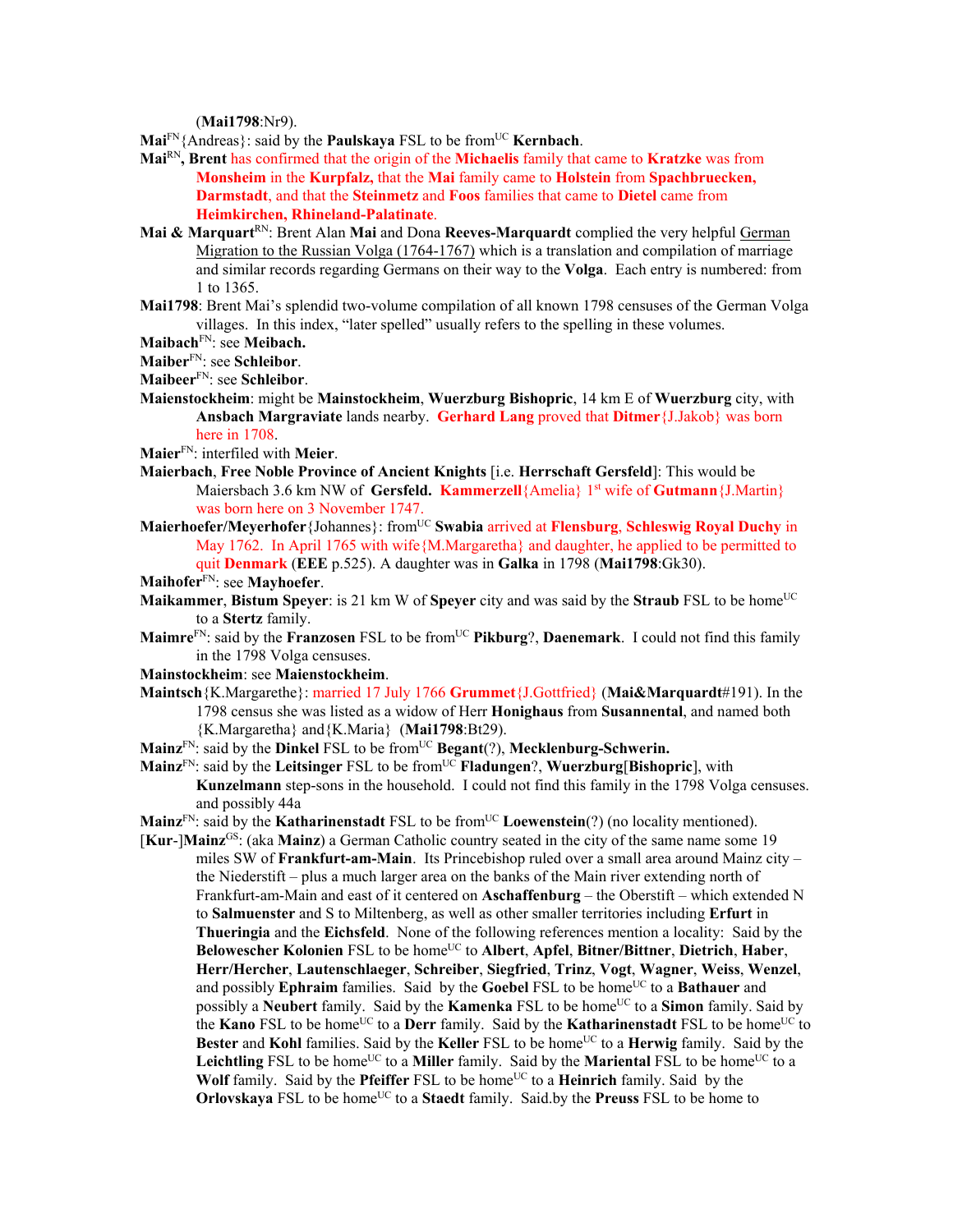**Kladibali**? and **Kuntz** families. Said by the **Schuck** FSL to be home<sup>UC</sup> to a **Sieben** family. Said by the **Schwed** FSL to be home<sup>UC</sup> to the **Mueller** {Jacob} family. Said by the **Seewald** FSL to be home<sup>UC</sup> to a **Millek/Milek** family and by the **Stahl-am-Karaman** FSL to be home<sup>UC</sup> to **Rein**{Jakob}. Said by the Recruiter Beauregard list ( $Lk111$ ) to have been home<sup>UC</sup> to the **Klein**{Conrad}family who may have been **Wittmann** first settlers.

- **Mainzrecht**?<sup>GL</sup>, **Gommern**?: an unidentified place said by the **Dreispitz** FSL to be home<sup>UC</sup> to a **Stengle** family.
- **Maiwald**FN: said by the **Lauwe** FSL to be fromUC **Wikansdol**?, **Sachsen**.
- **Majer**{Christoph}: son of {Joh.} of **Erlang** married **Weigel**{Marg.} in **Woehrd** 5 May1766

(**Mai&Marquardt**#793). They may have been the **Meier**{Christoph & Margaretha} who arrived in **Russia** 14 Sept 1766. Not identified in any later record.

- **Major**<sup>FN</sup>{Georg}: said by the **Grimm** FSL #72 to be from<sup>UC</sup> **Friedberg** (no locality mentioned). Richard McGregor says that this family came from **Beienheim**, near **Friedberg**, having settled there in 1672, having previously fled from the **Liege** region of Belgium when the French army invaded there; He also says they briefly stayed in **Friedberg** itself before moving to **Beienheim**.
- **Makarovka**VV**:** a variant of the Russian name for **Merkel**VV**.**
- **Makarowkaka**VV**:** a variant of the Russian name for **Merkel**VV**.**
- **Makowsky**FN{Michael+w+5c}: **Kulberg**19 said they were Catholic from<sup>UC</sup> **Danzig**. Said by the **Belowescher Kolonien** FSL to be from<sup>UC</sup> Danzig.
- **Makroth**FN: said by the **Urbach** FSL to be fromUC **Wegeleben**, [**Kur**-]**Brandenburg**. I could not find them in **Mai1798**.
- **Makroth** FN: his wife was said by the **Urbach** FSL to be fromUC **Hochhausen**, **Darmstadt**[sic?]. **Makrus**FN: see **Markus**.
- **Makstein**?<sup>GL</sup>: an unidentified place said by the **Kano** FSL to be home<sup>UC</sup> to a **Seitz** family.
- **Malberg:** an unidentified place said by the Recruiter Beauregard list to have been home<sup>UC</sup> to the **Ahlborg**(Johann} family (**Lk**29). There is one **Malberg** in Germany and one now in the Netherllands.
- **Malbork**GL: see **Marienburg, Polen.**
- **Malbrun**<sup>OGL</sup>, **Wuerttemberg**: an unidentified place said by the **Enders** FSL to be home<sup>UC</sup> to a **Rieger** family.
- **Malchin**GL**, Mecklenburg**[-**Schwerin Duchy**]: is some 8 miles ESE of **Teterow** city and some 35 miles SE of **Rostock**. Said by the **Neidermonjou** FSL to be home<sup>UC</sup> to a **Herter** family; Kuhlberg said this was in **Mecklenburg**. **Malchin**, **Mecklenburg**[-**Schwerin Duchy**]: Said by the **Schwed** FSL to be homeUC to a **Lippert**1 man. Proven by the **Walter Research Group** to be home to a **Pohlman** family that went to **Walter**.
- **Malchus**FN: said by the **Hildman** FSL to be the maiden name of frau **Kisser**.
- **Malchus**FN: see **Markus**.
- **Maler**FN: said by the **Anton** FSL to be fromUC **Hirschfelde**, **Hessen**.In 1798 spelled **Mahler** (**Mai1798**:An52).
- **Malin** FN: said by the **Schwed** FSL to be from<sup>UC</sup> **Neulomnit**?, **Schweden**. Spelled **Mahling** in 1788 (**Mai1798**:Mv2698).
- **Malin**FN: the wife, Anna Ailueva, was said by the **Schwed** FSL to be fromUC **Simbirsk**, **Russland**.
- **Maljawski/Malyavski**<sup>FN</sup>: said by the **Kratzke** FSL to be from<sup>UC</sup> **Elben/Elbin**, **Preussen.**
- **Malkhin**<sup>GL</sup>, Mecklenburg: said by the Walter FSL to be home<sup>UC</sup> to a Folrat family. Proven by the to be a Polman family from **Malchin, Mecklenburg**.
- **Mallad**<sup>FN</sup>: said by the **Pfeiffer** FSL to be from<sup>UC</sup> **Aschaffenburg**.
- **Malm**FN: said by the **Galka** FSL to be fromUC **Schlech**?, **Preussen**. I could not find this widow in the 1798 Volga censuses.
- **Malmo**, **Schweden**: is 28 km SSE of **Kopenhagen** city and was said by the **Rosenheim** FSL to be home<sup>UC</sup> to frau **Tralbaum**. Said by the **Schwed** FSL to be home<sup>UC</sup> to a **Schmidt** man.
- **Malo**FN: listed by both the 1816 **Kassel** census (#54) and **KS**:365 without origin. Using **FHL**#753,734 the **GCRA** proved origin in **Gundershofen**, **Hagenau** [**Kreis**], **Elsass**. See their book for more.
- **Malque**<sup>FN</sup>: said by the **Franzosen** FSL to be from<sup>UC</sup> **Luxembourg** (no locality mentioned). I could not find this family in the 1798 Volga censuses.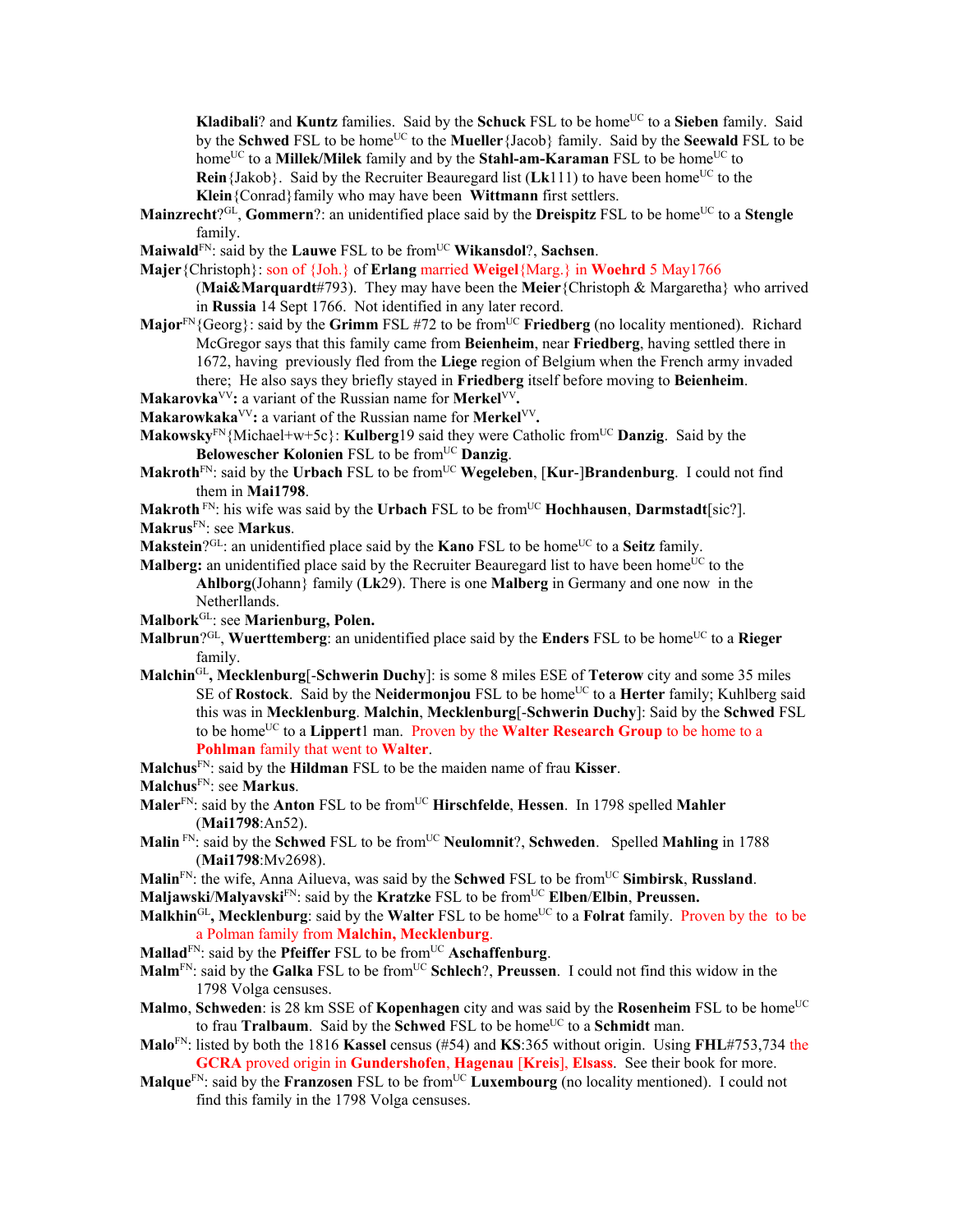- **Malsbach**?<sup>GL</sup>: said by the **Ober-Monjou** FSL to be home<sup>UC</sup> to a **Spaar** family. The only Malsbach I found was 26 miles NW of **Regensburg** city, then in the lands of the **Regensburg Imperial Abbey**.
- **Malta**, **Sonnenburg**, **Oststernberg Kreis**, **Prussia**: was 8 miles ENE of **Sonnenburg**; the **GCRA** found that the **Torno** family from here was not the one that settled in the Glueckstal colonies.
- **Maltes**?GL, **Wuerzburg** [**Duchy**]: an unidentified place. See **Roth**.
- **Mamberg**<sup>2GL</sup>, [**Kur-**]**Mainz**: said by the **Koehler** FSL to be home<sup>UC</sup> to a **Fuchs** and possibly to a **Demerlin** family. This might be **Momberg** (which was some 11 miles NW of **Alsfeld**) then in **Hessen-Kassel Landgrviate** but just outside an exclave of **Kurmainz** where it may have been easier to get travel papers?
- **Manau**, [Kur-]Sachsen: said by the first transcription of the Stahl-am-Karaman FSL (#21) to be home<sup>UC</sup> to **Rein**{Jakob}.
- **Mandenberger**FN: a typo in the 1816 **Neudorf** census (#208) for **Landenberger**.
- **Mander**FN: see **Martel**.
- **Manderscheid**<sup>GL</sup>, **Kurtrier**: said by the **Mariental** FSL to be home<sup>UC</sup> to **Pfannenstiel** and **Weiss** families. This Mandersheid probably is the one that is some 24 miles NNE of **Trier** city.
- **Manderscheid, [Kur-]Trier**: Said by the **Seelmann** FSL to be home<sup>UC</sup> to a **Heim** family.
- **Manderscheid County<sup>GS</sup>:** probably seated in the town of Manderscheid 26 km SW of Gerolstein town. It was ruled 1488-1760 by the Count of Manderscheid, **Blankenheim** and **Gerolstein**.
	- **Blankenheim** and **Gerolstein** were counties NE of Mandersheid town. In 1760 control of these counties passed to the Count of Sternberg who evidently maintained them as separate political entities until 1802.
- **Manen**FN: see **van der Manen**.
- **Mangel**{Elisabeth}: married **Schaefer**{J.Hinr.} 20 Aug 1766 in **Buedingen** both fromUC **Riedesel Barony** (**Mai&**M**arquardt**#289). Not found in later sources.
- **Mangen**?GL: an unidentified place said by the **Kano** FSL to be home<sup>UC</sup> to a **Filinger** family. Kuhlberg said Mangren was in **Kreutzen**.
- **Manhalter**FN: listed in the **Bergdorf** 1858 census (**KS**:668, 365) without origin. Origin in **Riederich**, **Urach** [**Amt**], **Wuerttemberg**, proven by **GCRA** using **FHL**(1,475,231 and 1,475,285-6). See their book for details.
- **Manhard**FN: see **Mansgard**.
- **Mankein**?FN: said by the **Boaro** FSL to be from<sup>UC</sup> Niederraden. I could not find this family in the 1798 Volga censuses.
- **Mankerbach**FN: see **Unkelbach**.
- **Manlinger**FN: said by the **Hoelzel** FSL to be fromUC **Audressein**?, **Frankreich** with **Mueller** orphans in the household. Spelled **Mahlinger** in 1798 (**Mai1798**:Nk48).
- **Mann**FN: said by the **Bettinger** FSL to be fromUC **Krasensahl** which Kohlberg said was in **Mecklenburg**. For 1798 see **Mai1798**:Bt28.
- **Mann**<sup>FN</sup>: said by the **Boaro** FSL to be from<sup>UC</sup> **Penzlin, Mecklenburg**. Spelled **Mack** in 1795 and 1798 (**Mai1798**:Mv335,Pl32,Bx25).
- **Mann**FN: said by the 1816 **Glueckstal** census (**KS**:672, 365) to be from **Schwieberdingen**, **Ludwigsburg** [**Amt**], **Wuerttemberg**. Using **FHL**(1,056,787), the **GCRA** verified this origin; see their book for more detail.
- **Mann**{Catharina}: born a **Mann** in **Hessen-Cassel Landgraviate** first married a **Hahn** who died; then in **Luebeck** 13 June 1766 she married **Vigelius**{Ludewig} (**Mai&Marquardt**#244). Not found in later sources.
- **Mann**FN: this family name was found recorded in **Schlitz** marriage records 1762-1767; see **Flegel** trip.
- **Mannenger**<sup>FN</sup>: said (no locality mentioned) by the **Boregard** FSL to be from<sup>UC</sup> Mecklenburg. I could not find this family in the 1798 Volga censuses.
- **Mannenger** {Georg}: **KS**:82 and 144 say this party of 5 from<sup>UC</sup> Mechlenburg in 1764 was sent on to the **Saratov** area as part of the group of colonists transported under the command of Captain Paykul and Cornet Rehbinder. **KS**144 says his wife was {Marg.} daughter of **Weigel**{Mich.} of **Lonnerstadt**. Not identified in any colony in **Russia**.
- **Mannes**FN**:** see **Manus.**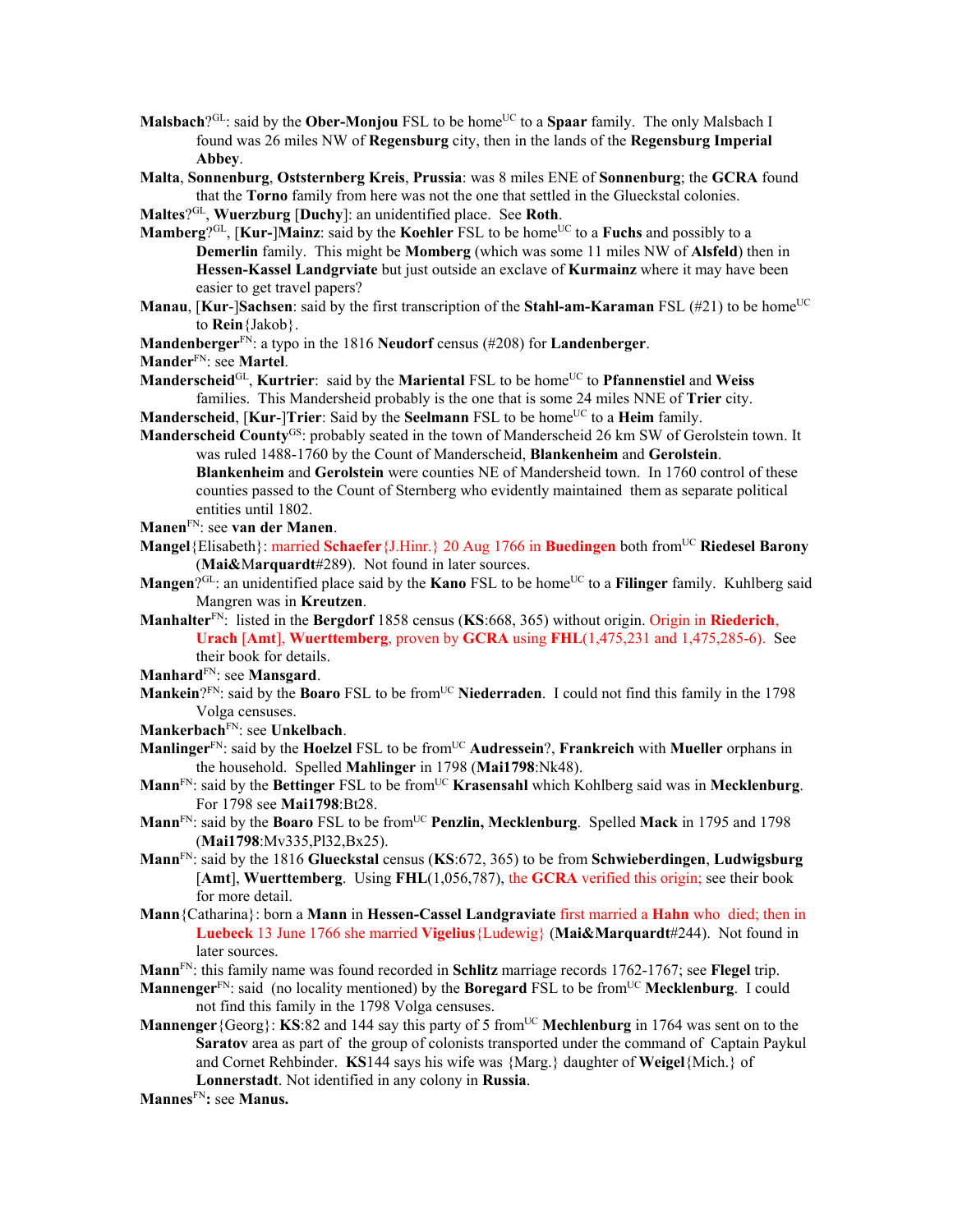- **Manneweiler** {M.Amalia}: from<sup>UC</sup> **Pfalz** married **Voigt** {Simon } in **Danzig** 2 June 1765
	- (**Mai&Marquardt**#760 & **KS**120). Not found in later sources.
- **Mannhausen**<sup>GL</sup>: said by the **Boregard** FSL to be home<sup>UC</sup> to a **Mueller** {Michael}); There is a Mannhausen 25 miles NW of **Magdeburg** city.
- **Mannheim**, [**Kurpfalz**]<sup>GL</sup>: said by the **Grimm** FSL to be home<sup>UC</sup> to **Bleichroth**, and **Lutz** families. Said by the **Koehler** FSL to be home<sup>UC</sup> to a **Pretz** and possibly a **Roemer** family; the **Buedingen** ML said he was from<sup>UC</sup> **Heimersheim** and she was from<sup>UC</sup> **Vogtstadt** (Mai&Marquardt#632). Said by the **Mariental** FSL to be home<sup>UC</sup> to a **Reger** family. Said by the **Pfeiffer** FSL to be home<sup>UC</sup> to **Kaufamnn** and **Naumann** families. Said by the the **Rohleder** FSL to be home<sup>UC</sup> to **Lederhose**/**Lederhos**, **Nief**, and **Schneider** families, as well as to frau **Brunner**. This surely was **Mannheim**, **Kurpfalz**.
- **Mannheim**GL, **Kurpfalz**: is some 11 miles SSE of **Worms** city and in the 1760's it was the seat of the Palantine imperial Electors and was a major cultural center. It is some 45 miles SSW of **Frankfurt-am-Main**. Said by the **Boaro** FSL to be home<sup>UC</sup> to a **Lachert** family. Said by the **Graf** FSL to be home<sup>UC</sup> to **Eckel**, **Heidel**, **Peil**, **Schnepp**, **Sutner**?, **Vogel**, **Wolf**, and possibly **Haaley** families, as well as to frau **Hatzer**. Said by the **Herzog** FSL to be home<sup>UC</sup> to a **Dinkel** and possibly a **Beier** family. Said by the **Husaren** FSL to be home<sup>UC</sup> to a **Meier** family. Said by the **Kamenka** FSL to be homeUC to a **Rowein**/**Rohwein** family. Said by the **Krasnoyar** FSL to be home<sup>UC</sup> to **Horn**, **Thomas** and **Uhrig/Uhrich** families – for these three families at least Mannheim must have stood for the capital of the **Kurpfalz** – for instance, **Horn** apparently was fromUC a small village in the **Kurpfalz** to the SE of **Darmstadt** – a considerable distance from Mannheim city. Said by the **Reinwald** FSL to be home<sup>UC</sup> to the **Koerber**{Andreas}and **Schwebel** families, as well as frau **Kraus**{Johannes}, and perhaps a **Holzwarth**{Martin} family. Said by the **Schaefer** FSL to be home<sup>UC</sup> to frau **Bauer**{Conrad}. Said by the **Schuck** FSL to be home<sup>UC</sup> to **Derr/Doerr, and Schuch** families. Said by the **Seewald** FSL to be home<sup>UC</sup> of **Didion** and **Ostertag** families.

**Mannheim**GL, **Wuerttemberg**: this is the previous entry, 50 years later!

- **Manrich**FN: see **Kieffert**.
- **Manschau**?FN: said by the **Rothammel** FSL to be from<sup>UC</sup> Alsheim, Kurpfalz.
- **Mansfield** [**County**]: It was said (no locality mentioned) by the **Urbach** FSL to be home<sup>UC</sup> to a **Graef** man.
- **Mansfeld County**GS: its territory lay along the SW bank for the Saale River NW of **Halle** up to Mansfeld town. It was a client state of **Kurbranenburg**.
- **Mansgard**FN: listed by both the 1816 **Kassel** census (#102) and **KS**:366 without origin. Also spelled **Manhard** and **Manshard**. See the **GCRA** book for a bit more.
- **Manshard**FN: see **Mansgard**.
- **Mansky:** he was the man who employed **Kuertzel**{Gottlieb} for a number of months after {Gottlieb} came from **Silesia** and before he left for **Russia** (**Mai&Marquardt**#1111).
- **Mansky**{Carl Ludwig}: as part of his prep for going to **Russia**, **Kuertzel**{Gottlieb} sold his house in **Dassau** to this **Mansky** (**Mai&Marquardt**#1052).
- Manus<sup>FN</sup>: said by the **Preuss** FSL to be from<sup>UC</sup> **Remich, Luxembourg.** Later spelled Mannes.
- **Manus**FN: his mother, frau **Larsen**, was said (no locality mentioned) by the **Schaefer** FSL to be fromUC [**Hessen**-]**Darmstadt** [**Landgraviate**]. I could not find him in **Mai1798**.
- **Manweiler**<sup>FN</sup>: Brent Mai using LDS films #193845 and #193879 proved the origins of the next 4 men in **Finkenbach**-**Gersweiler**, [**Reipoltz-Kirchen Barony**] and [nearby] **Meisenheim** [**Pfalz-Zweibruecken Duchy**]; for more information see cvgs.cu-

portland.edu/origins/m/manweiler\_messer.cfm. all four households said by the **Messer** FSL to be fromUC **Zweibruecken** (no locality mentioned).

- **Manweiler**FN{Adam}: a son of {Adolph} arrived at **Flensburg, Schleswig Royal Duchy** in May 1762. In June 1763 was given permission to leave **Denmark** (**EEE** p.510). By July 1766 he was settled in **Messer** FSL #9 which said he was from<sup>UC</sup> **Zweibruecken**. The maiden name of his wife {A.Julianna} was given as **Meisterling** (**Mai1798**:Ms54).
- **Manweiler**FN{Adam}: arrived at **Flensburg, Schleswig Royal Duchy** in May 1762. In June 1763 with wife and 3 childdren he was given permission to leave **Denmark** (**EEE** p.510). By July 1766 he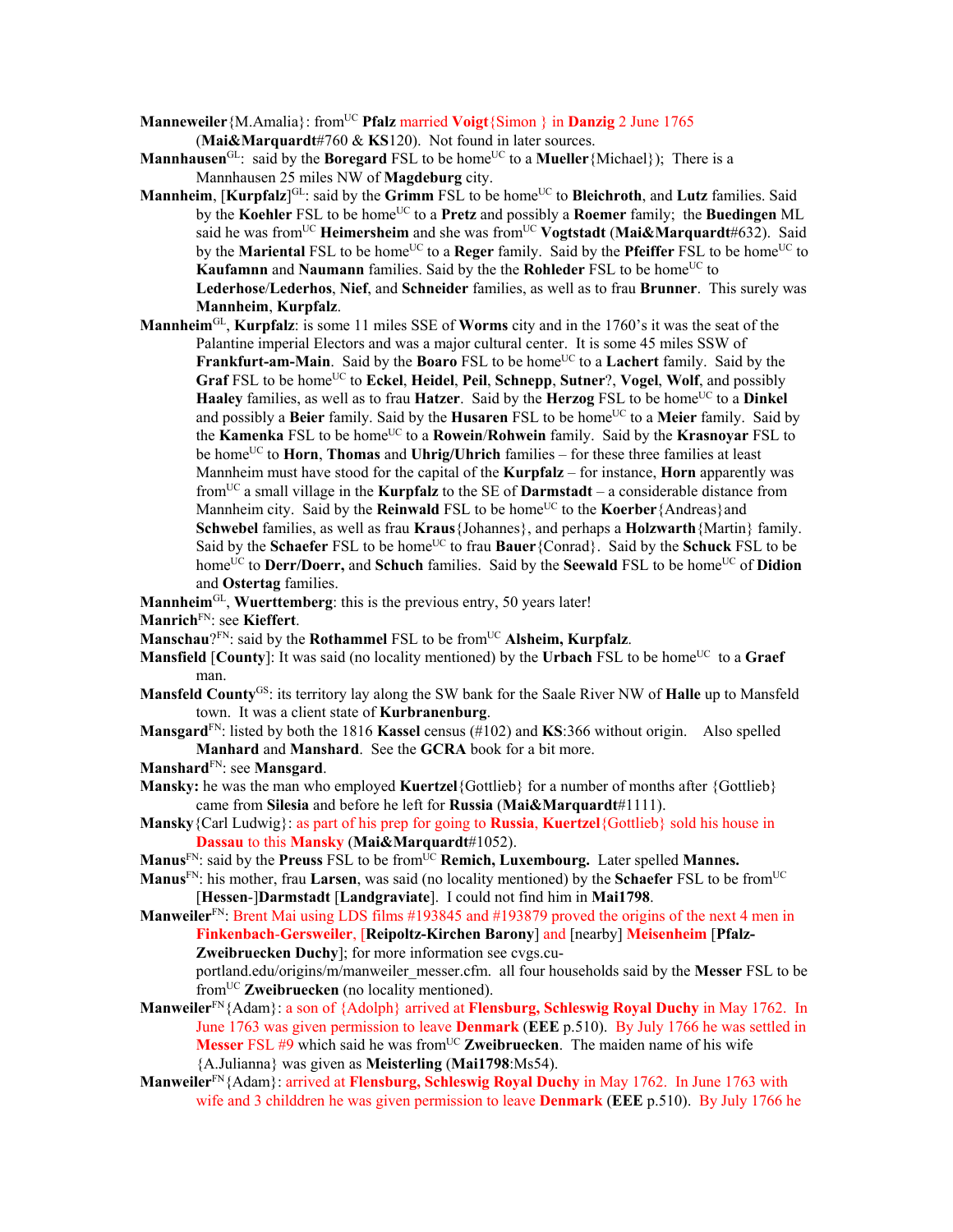was settled in Messer FSL #11 which said he was from<sup>UC</sup> Zweibruecken. And his son {Jacob} had settled at **Messer** FSL 12. The maiden name {Jacob}'s wife {A.Maria}was given as **Renner** (**Mai1798**:Ms56).

- **Manweiler**FN{J.Philipp}: arrived at **Flensburg, Schleswig Royal Duchy** in May 1762. In June 1763 with he was given permission to leave **Denmark** (**EEE** p.511). By July 1766 he was settled in **Messer** FSL #5 which said he was from<sup>UC</sup> Zweibruecken. In 1798 the maiden name of his wife{Magdalena M.} was given as **Grabbe** (**Mai1798**:Ms50).
- **Manz/Mans/Mais/Manitz**FN {J.Heinrich}said by the **Frank** FSL to be fromUC **Hirschfeld**, **Freie Adelprovinz der alten Ritter**(?)**.** The **Frank** village coordinators found the surname spelled **Mais**(**Maus**) in **Kulberg** #6437, and **Manitz** in **T**3368. Using **Gersfeld** church records they proved that **Hirschfeld** was a misrendering of **Gersfeld** and that he was born 11.05.1735 in **Bodenhof**, **Gersfeld** area.
- **Manz**<sup>FN</sup>: said by the **Koehler** FSL to be from<sup>UC</sup> **Fulda** (no locality given), and his frau's maiden name was given as **Voelker** (no origin given); and a **Siefert** orphan was living in their household. I could not find the **Manz** family name in the 1798 censuses.
- **Manzenburg**(?)<sup>GL</sup>:an unidentified place said by the **Katharinenstadt** FSL to be home<sup>UC</sup> to a Meier and possibly a **Wensen** family.
- **Mar**FN: see **Mohr**.
- **Marbach** $(?)^{GL}$ , **Isenburg**: an unidentified place said by the **Kukkus** FSL to be home<sup>UC</sup> to **Wetter**{J.Heinrich} who married **Nicodemus**{A.Christina} in **Friedberg** 17 May 1766 (**Mai&Marquardt**#343).I cannot find a **Marbach** in **Isenburg** territory.
- **Marbach**(?), **Isenburg**: said by the **Kukkus** FSL #47 to be home<sup>UC</sup> to **Wetter**{J.Heinrich} who married **Nicodemus**{A.Christina} in **Friedberg** 17 May 1766 (**Mai&Marquardt**#343).
- **Marbach-am-Neckar**GL**, Wuerttemberg**: is some 10 miles NE of **Stuttgart**, and 1 mile from **Murr, Baden-Wuerttemberg**. Also see **Marbach, Wuerttemberg**.
- **Marbach Oberamt**GL, **Wuerttemberg**: is **Marbach-am-Neckar, Baden-Wuerttemberg**, some 10 miles NE of **Stuttgart, Baden-Wuerttemberg**, was a District administrative center, and was home to a **Kloss/Closs** family that settled in **Gueldendorf, Odessa**. Said by the **Lauwe** FSL to be home<sup>UC</sup> to a **Jaeger** family.
- **Marburg**GL, [**Hessen-Kassel Landgraviate**]: Marburg-an-der-Lahn is some 17 miles NNE of **Giessen**. Said by the Bettinger FSL to be home<sup>UC</sup> to a Eckhardt family. Said by the Grimm FSL to be home<sup>UC</sup> to **Lipp** and possibly **Stiel** families. Said by the **Krasnovar** FSL to be home<sup>UC</sup> to a **Kaiser** and possibly to a **Mueller** family. Said by the **Paulskaya** FSL to be home<sup>UC</sup> to a **Schneider** family and possibly a **Lindeman** family.
- Marburg<sup>GL</sup>, **Hessen**[-Kassel Landgraviate]: said by the Paulskaya FSL to be home<sup>UC</sup> to a Kichler? family. Same place as the previous entry.
- **Marburg**, **Hessen-Kassel** [Landgraviate]: said by the **Stahl-am-Tarlyk** FSL to be home<sup>UC</sup> to the **Holzmann** family. Same place as the previous two entries.
- **Marburg**GS: I can find no such state, only the Hessian city of **Marburg-an-der-Lahn**.
- **Marchand**<sup>FN</sup>: said by the **Franzosen** FSL to be from<sup>UC</sup> Lion, **Frankreich**. I could not find this family in the 1798 Volga censuses.
- **Marckhoebel**: see **Markhoebe**l.
- **Marcks**{Hinrich/Heinrich}: fromUC **Konigberg** married **Hartmann**{M.Philippina} in **Luebeck** 22 Aug 1766 (**Mai&Marquardt**#292). Not found in **Kulberg**. Later in 1766 {Heinrich & Philipina} in **Oranienbaum** took transport for the **Volga** (**T**2355-2356). No further information.
- **Marckstaller**FN: see **Markstaller**.
- **Mardorf**: an unidentified place said by Recruiter Beauregard's list to have been home<sup>UC</sup> to **Reimer**{Johannes} (**Lk**153).
- **Margardt**FN: see **Morgart**.
- **Margenau**GL, **Tiegenhoff Amt**: now Marynowy, **Poland**, and was some 3 miles SSW of **Tiegenhoff** city. Said by the **Orloff** FSL to be home<sup>UC</sup> to an **Ensz family**. Better spelled **Marienau**.
- **Margetenhaun**GL**, Fulda**: is in **Hessen** some 3 miles ENE of **Fulda** city, and said by the **Goebel** FSL to be homeUC to a **Schaefer** and perhaps a **Hellferich** family.
- **Margheim**<sup>FN</sup>: said by the **Merkel** FSL to be from<sup>UC</sup> Dresden, Saxony.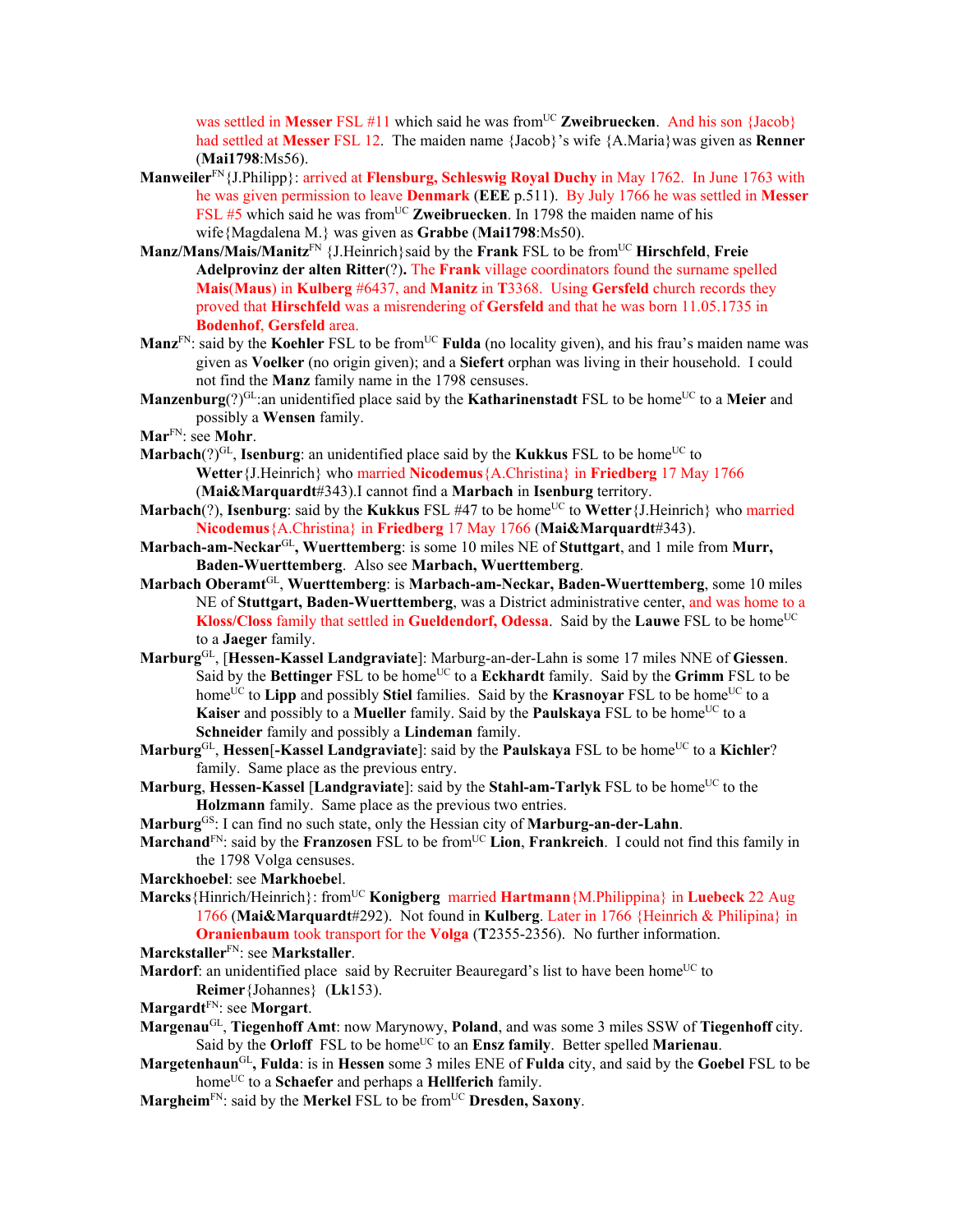## **Markgrafschaft Baden-Durlach**GS: is **Baden-Durlach Margraviate**.

**Mariaberg Barony**GS: a tiny barony, scarcely larger than its town, 13 miles N of **Sigmaringen** city.

**Maribo**, **Holstein** [**Duchy**]: is 102 km NE of **Kiel** city and was said by the **Stahl-am-Tarlyk** FSL to be home<sup>UC</sup> to the **Marz** family. However, in the 1760s Maribo was in the Kingdom of Denmark, not in the Duchy of Holstein; this family surely was traveling with a party almost all of whom were from the Duchy.

**Marienau**GL: see **Margenau**.

- **Marienbrunn**BV, **North Caucasus**:
- **Marienburg**<sup>GL</sup>: an unidentified place said by the **Belowescher Kolonien** FSL to be home<sup>UC</sup> to an **Arndt** family, a daughter of which married **Sperling** in **Oranienbaum**.
- **Marienburg**GL, **Polen**: nka Malbork, Poland, some 27 miles SE of **Gadansk** and said by the **Husaren** FSL to be homeUC to **Baumgaertner**/**Baumgardt**, **Klein**, **Rakuszewski**/**Rockowshew**, and **Tuhn** families. Said by the **Kamenka** FSL to be home<sup>UC</sup> to **Lex/Leks, Nowak/Novak**, and **Urban** families.
- **Marienburg**, [**Marienburg Amt**,] **West Prussia**: the **GCRA** found it associated with a **Lippert** family in 1812. See next entry.
- **Marienburg Amt**GL, **West Prussia**: is now Malbork, **Poland** but after Prussian annexation in 1772 it was a District administrative center some 17 miles SW of **Elbing** city.
- **Mariendorf**, **Filehne** [**Kreis**], **Posen Province**, **Prussia**: nka Marianowo, Poland, and was 1.4 miles NW of **Filehne**. The **GCRA** has reason to believe that the **Just**/**Gust** family that settled in **Kassel** may have come from<sup>UC</sup> here.
- **Marienfels, Kurpfalz**[sic?]: (said by the **Straub** FSL to be home<sup>UC</sup> to an **Orscheid** family. The only Marienfels I can find is 9 km S of **Nassau** town and appears then to be within a Condominium shared by two Principalities: **Nassau-Dillenburg** and **Nassau-Usingen**, not in **Kurpfalz**.
- **Marienhagen**GL, **Hesse-Darmstadt Langraviate**: is some 25 miles WSW of **Kassel** city.
- **Marienhafen**?GL: an unidentified place said by the **Kano** FSL to be home<sup>UC</sup> to a **Mueller**{Philipp} family. Kuhlberg said this was in **Darmstadt**. This probably was **Marienhagen**.
- **Mariental**<sup>FN</sup>: said by the **Caesarsfeld** FSL to be from<sup>UC</sup> **Tauberbischofsheim**. I could not find this family in the 1798 Volga censuses.
- **Mariental**VV (aka **Dubowoi, Marienthal, Pfannensteil, Tonkoshurovka,** or **Tonkosurovka**)**:** a Russian German village of the Roman Catholic faith situated on the eastern side of the Volga, founded in 1766. Its FSL is now published in Pleve, Einwanderung …, vol.III, pp. 95-118. According to this, the first settlers were from the following places with the family names shown here in parens. A name within square brackets following a family name is an alternate spelling usually from a later source. Origin information which Prof. Pleve derived from the Kuhlberg lists is italicized. The number with the name is their household number in the FSL:
	- from **Ansbach**: (**Stoeckel**42, **Thalheimer**[**Dahlheimer**,**Dollheimer**])62;
	- from **Arzdorf, Kurpfalz**: (**Semle**73);
	- from **Bamberg**: (**Tuebelein**50);
	- from **Bitsch**, **Lothringen**: (**Hermann**[**Herrmann**]43, **Zwinger**33);
	- from **Blasien**?: (**Erne**19, **Walter**8);
	- from **Bleifeld-bei-Hoffnungsthal**: (**Wachter**[**Waechter**]4);
	- from **Blieskastel**: (**Reinhard**[**Reinhardt**]36, **Schmidt**9);
	- from **Bludenz**?, **Oesterreich**: (**Maurer**6);

from **Bruessel**: (**Becker**14);

- from **Buedesheim**, **Kurtrier**: (**Pfannenstiel**10);
- from **Busendorf, Frankreich**: (**Risch**[**Riesch**,**Rische**]82a);
- from **Busendorf**, **Lothringen**: **Rohr**18);
- from **Cassel**, **Kurtrier**: (**Herz**40);
- from **Dagsburg, Frankreich**: (**Gaertner**12);
- from **Dinkelsbuehl**, **Schwaben**: (**Scheuermann**84);
- from **Dudeldorf**?, **Kurtrier**: (**Herz**7a);
- from **Echternach, Kurtrier**: (**Hansel**58);
- from **Eger**: (**Hartung**44, **Klepphahn**[**Klephahn**]48);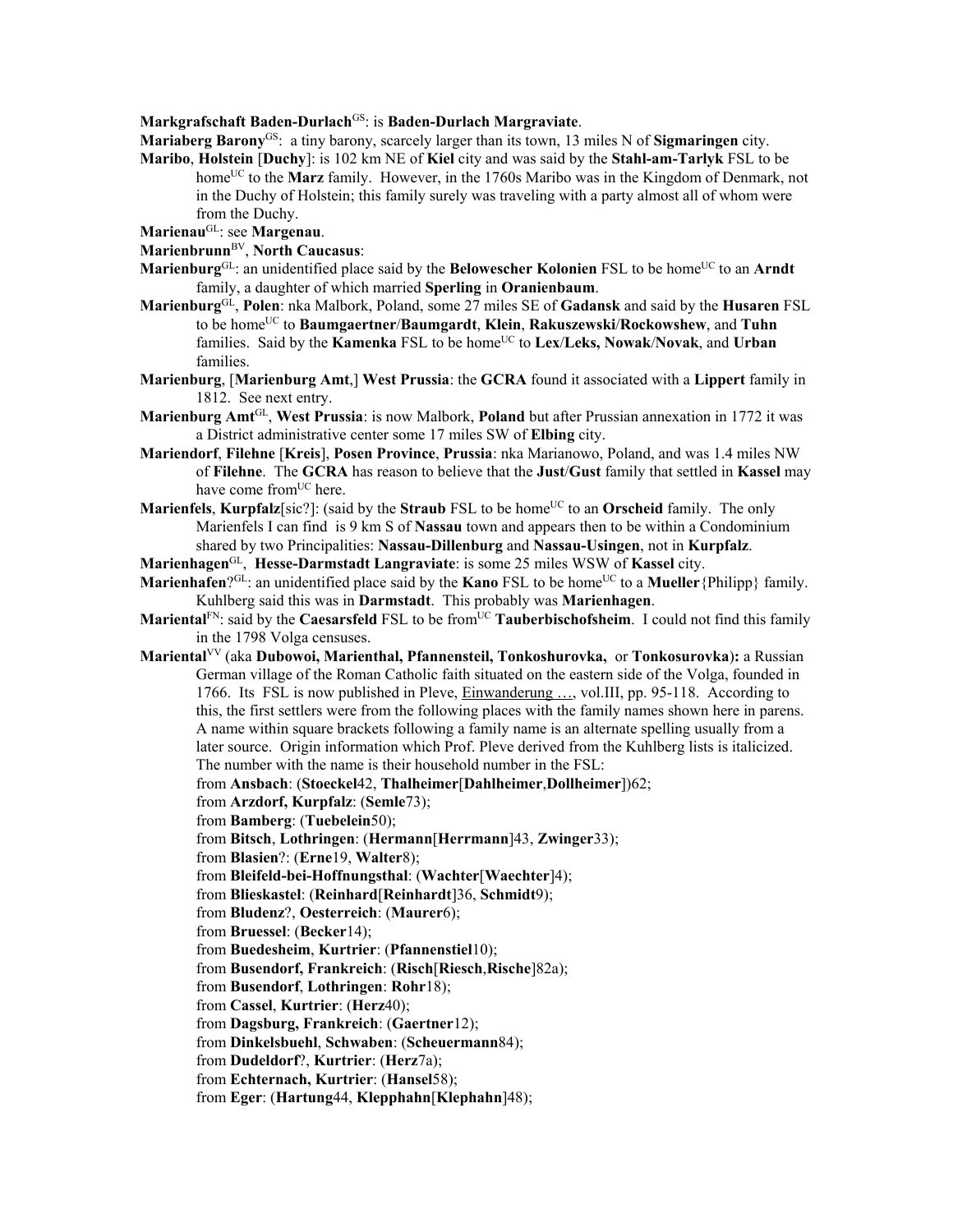from **Frankfurt-an-der-Oder**, **Preussen**: (**Kohl**90); from **Freiburg**: (**Weiler**1); from **Geseke**, **Koeln**: (**Hanses**[**Ganz**]25); from **Geske**: (**Spikermann**76); from **Grimburg**, **Kurtrier**: (**Zimmermann**55); from **Hamburg**: (**Heitz**45); from **Hessen-Kassel**: (**Weber**28); from **Hofheim**, **Wuerzburg**: (**Bender**78); from **Hohenburg**: (**Gerhauser**[**Herrhausen**]71, **Meier**[**Maier**]72); from **Kaufbeuren**: (**Reisach**54); from **Kirchberg, Schwaben**: (**Boxler**16); from **Kirchroth**, [**Kur**-]**Bayern**: (**Trier**11); from **Kissingen**, **Wuerzburg**: (**Schunk**85); from **Kolberg**[**Colberg**], **Preussen**: (**Marquart**88); from **Kottenheim**?, **Kurtrier**: (**Reichert**53); from **Ladenburg**: (**Kantitlin**89); from **Ladenburg, Kurfalz**: (**Erlenbach**5); from **Linne**: (**Schumacher**67); from **Luxembourg**: (**Bersch**21, **Dreher**[**Hieronymus**]83, **Hermann**[**Herrmann**]79); from **Mainz**: (**Wolf**56); from **Manderscheid, Kurtrier**: (**Pfannenstiel**7, **Weiss**15); from **Mannheim**: (**Reger**52); from **Medebach**: (**Oberlieser**80); from **Mergelz**?, **Frankreich**: (**Leber**39); from **Merzig, Kurtrier**: (**Asselborn**[**Aselborn**]38,75, **Breit**22, **Siehr**[**Zier**]35); from **Muehlingen**: (**Stengel**74); from **Neuburg**, **Kurpfalz**: (**Wunderlich**92); from **Ochsenhausen**: (**Rittmann**49); from **Poduch**?, **Kurmainz**: (**Wenzele**91); from **Prag, Boehmen**: (**Janus**59); from **Prensach**?, **Oesterreich**: (**Haury**64); from **Raude**?, **Kurmainz**: (**Schirmer**27); from **Regensburg**: (**Hecht**3, **Kohlbeck**47); from **Rixingen, Lothringen**: (**Klein**[**Cleyn**, **Kleyn**]69; from **Runzen**: (**Wantemut**?31); from **Saarburg, Kurtrier**: (**Telf**[**Teller**]20); from **Saargemuend, Lothringen: (Bach**66**, Staub**63**, Tihl**[**Diehl**]30); from **Steinbach, Zweibruecken**: (**Schwemmling**46); from **Steinheim, Kurmainz**: (**Jaeger**2); from **Steinsberg**: (**Peter**17); from **Steyr, Oesterreich**: (**Hunger**51); from **Straubing,** [**Kur**-]**Bayern**: (**Dessert**[**Desert**]87, **Meier**[**Maier**]68); from **Tof**?, **Wuerzburg**: (**Katzeberg**57); from **Trarbach**, **Kurpfalz:** (**Schueler**[**Schuler**]77); from **Trier**: (**Nilis**[**Nilizin**?]29); from **Ueberlingen**: (**Berger**32); from **Ulm**, **Schwaben**: (**Scheibele**[**Schaeuffel**]70); from **unknown origins**: (**Knauf**52a, **Schaefer**[**Scheff]**20a, **Schneider**55a); from **Weilburg**, **Nassau**: (**Mueller**82); from **Weissenburg, Frankreich**: (**Enselinger**[**Enslinger**]86, **Gassmann**81); from **Willebadessen**: (**Linenberg**[**Lueneberg**]24); from **Wittlich, Kurtrier**: (**Dinkel**23, **Kappes**[**Kippes**]13, **Martis**[**Mertz**,**Mertes**]41); from **Wuerzburg**: **Dillmann**[**Dittmann**]61, **Rizler**65, **Schilling**37, **Schneider**60); from **Zweibruecken**: (**Oblinger**26).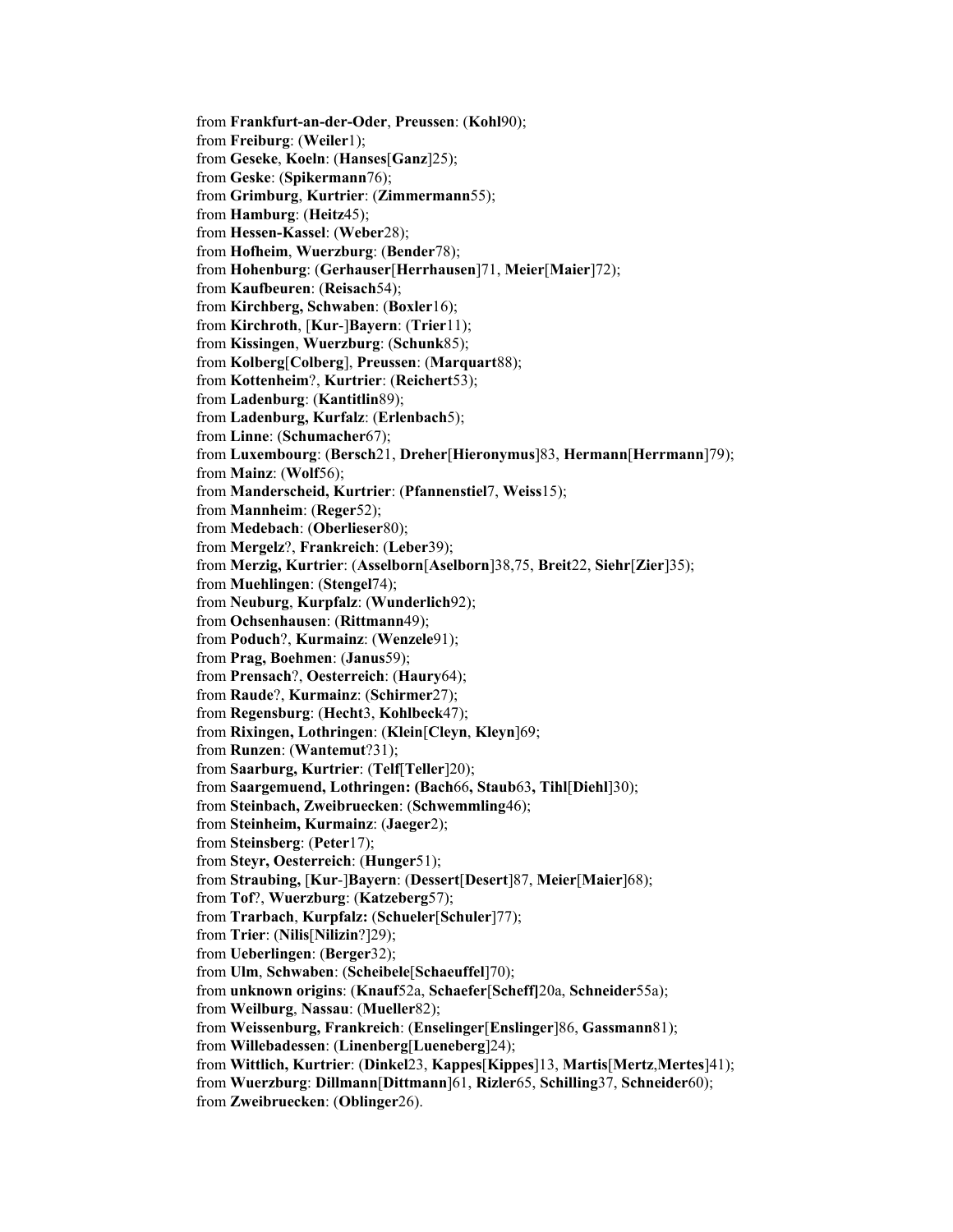**Marienthal**<sup>VV</sup>: an alternate Russian name for **Mariental**<sup>VV</sup>.

- **Marienwerder**GL, **Preussen**: : is 24 miles NNE of **Berlin** city centre, then in **Kurbrandenburg** which was controlled by Prussia. Said by the **Fischer** FSL to be home<sup>UC</sup> to a **Stahlbaum** family. Said by the **Husaren** FSL to be homeUC to a **Schiefelbein**/**Schiebelbein**/**Scheipelbein** family.
- **Marienwerder Regierungsbezirk**, **Westpreussen**: an administrative region in **West Prussia**, S of **Marienburg**.
- **Mariondorf**, **Filehne**, **Poland**: apparently was a misprint for **Mariendorf**.
- **Marisfeld**<sup>GL</sup>: said by the **Boregard** FSL to be home<sup>UC</sup> to a **Jordan** family. There is a Marisfeld some 6.5 miles E of **Meiningen** city.
- **Mark**FN: said by the 1798 **Seelmann** census (Sm15) to be the maiden name of frau **Brenner**.
- **Mark**?<sup>GL</sup>, **Holstein**: an unidentified place said by the **Dreispitz** FSL to be home<sup>UC</sup> to a **Peterson** family. **Markaler**?FN: see **Markolf**?.
- **Markert**<sup>FN</sup>: said by the **Krasnoyar** FSL to be from<sup>UC</sup> **Ansbach.** Later spelled **Marquardt**.
- **Markert**FN: said by the **Krasnoyar** FSL to be fromUC **Ostheim, Eisenach, Sachsen**. Later spelled **Marquardt**.
- **Markert**FN: said by the **Urbach** FSL to be an orphan girl in the **Weinert** household. I could not find her in **Mai1798**.
- **Markgraf**FN: said by the **Paulskaya** FSL to be fromUC **Homburg**.
- **Markgrafschaft Baden-Durlach**GS: is **Baden-Durlach Margraviate**.
- **Markgrafschaft Muehren**GS: i.e. Muehren Margraviate, this is a country which I cannot identify.
- **Markgroeningen**GL, **Ludwigsburg** [**Amt**], **Wuerttemberg**: is some 5 miles W of **Ludwigsburg** city, and was proven by the **GCRA** as the birthplace<sup>UC</sup> of the **Wikeler/Wichsler** who went to **Bergdorf**. The **GCRA** proved that the **Bader** family was here before leaving for **Glueckstal**. The **GCRA** also proved this to be origin to the **Gaup**, **Gutjahr**, **Kaul**, **Laux**, **Mattheis**, **Schaefer**, and **Staus** families that went to **Glueckstal**; and the Veit family may have been from<sup>UC</sup> here as well. They also proved that this was home to a Behringer family. See the **GCRA** book for more details.
- **Marklein Banghein**(?)<sup>GL</sup>, **Ansbach**: an unidentified place said by the **Katharinenstadt** FSL to be home<sup>UC</sup> to a **Soltner** family.
- **Marklibisch**?: an unidentified place said by the **Orlovskaya** FSL to be home<sup>UC</sup> to a **Heilmann** family. Kuhlberg said this was in the state of **Sachsen**.
- Marklkofen<sup>GL</sup>, is 92 miles SE of Nuernberg cityand said by the Frank FSL to be home<sup>UC</sup> to a Zeiler family.
- **Markloff** FN: see **Markolf**?.
- **Markoebel**: aka **Marckhoebel**, is 10 km NNE of **Hanau** city and said by **KS**124 to be the place from whence **Clandy**{Christoph} left [no date specified].
- **Markolf**? FN: said by the **Neidermonjou** FSL to be from<sup>UC</sup> [Hessen-]Darmstadt. For 1798 see Mai1798: Nm41 and Sk16 when spelled **Markloff** and **Markaler**? and frau Markaler's maiden name was given as **Schmidt**[Anna Barbara}.
- **Markolsien**{Maria}: was a godmother at the 20 May 1766 **Weychardt-Helleck** baptism in **Luebeck** (**Mai&Marquardt**#1312). No further information.
- **Markowitz**GL, **Krzepien Amt**, **Suedpreussen**: an unidentified place for which the **GCRA** found evidence in the death record a **Dollinger** son that he was born here. This might be nka Markowice 4 miles S of **Inowroclaw**, **Poland**?
- Marks<sup>VV</sup>: a alternate name for **Katharinenstadt**<sup>VV</sup>.
- Markstadt<sup>VV</sup>: a alternate name for **Katharinenstadt**<sup>VV</sup>.
- **Markstaetter**<sup>FN</sup>: said by the **Belowescher Kolonien** FSL to be from<sup>UC</sup> the **Pfalz** (no locality mentioned).
- Markstaller/Marckstaller<sup>FN</sup>: Lutheran from<sup>UC</sup> Michelstadt, Erbach County, arrived at Flensburg, **Schleswig Royal Duchy** in Oct 1760. With wife and daughter he last reregistered in **Denmark** in April 1763 (**EEE** p.511). By June 1764 they had settled in **Rosenheim** FSL #60 which said he was fromUC **Murrhardt**?, **Herzogtum Wuerttemberg**. For 1788 and 1798 see **Mai1798**:Mv2458,Rm49,52 and 11, Sz16.
- **Marktbreit-am-Main**,[**Schwarzenburg County**]: is 20 km SE of **Wuerzburg** city cenetre and was said to be birthplace of <sup>UC</sup> **Sinn**{Gg.Wenzel} son to the former {Heinrich}, the son who married **Lannauer**{Eva Marg.} in **Woehrd** 29 April 1766 (**Mai&Marquardt#**780).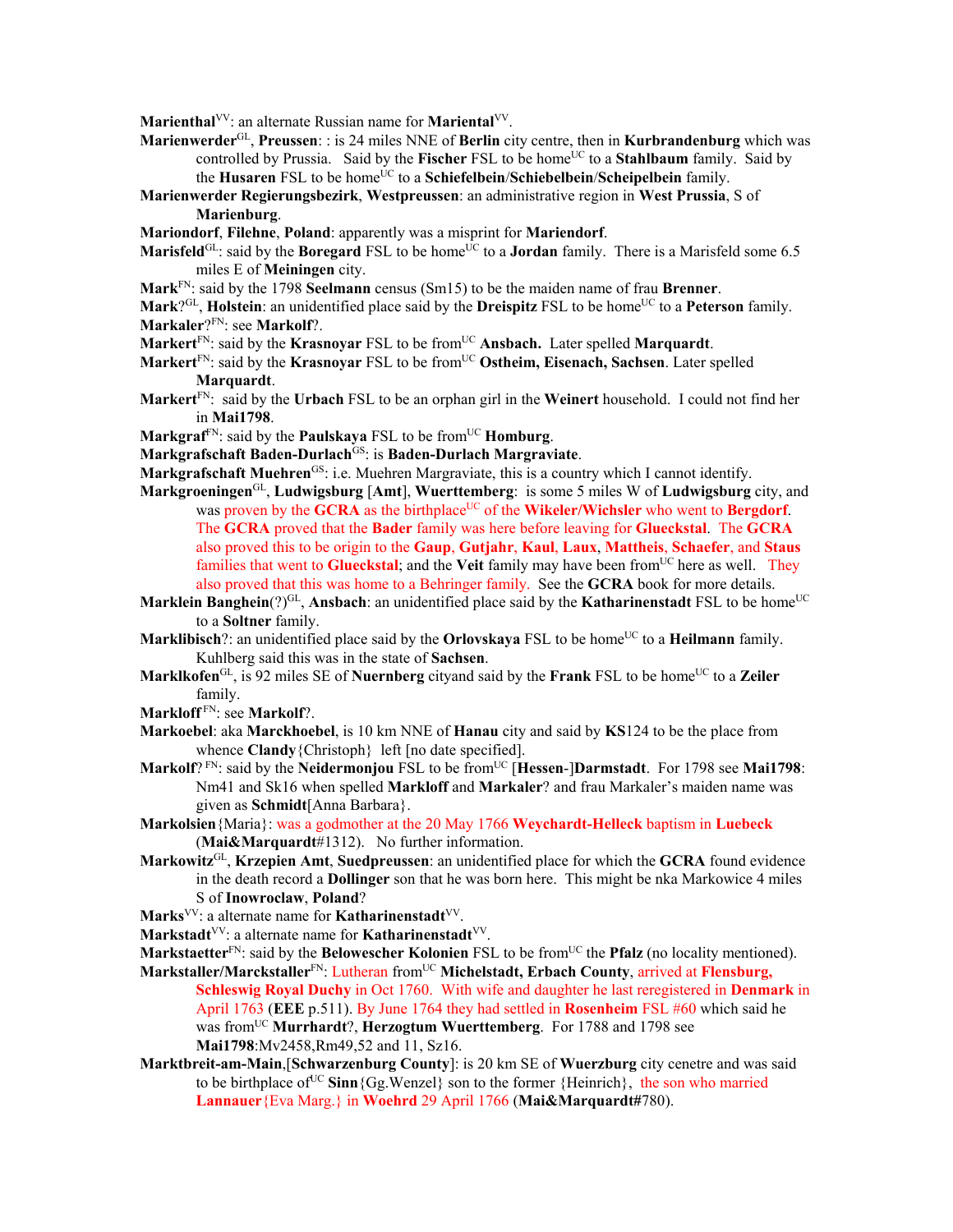**Markt Erlbach**: may have been 29 km WNW of **Nuernberg** city centre said by the **Woehrd** ML to be home<sup>UC</sup> to **Pickel**{Conrad} Lutheran who on 23 May 1766 in **Woehrd** married **Dannheiser**{Dorothea} Catholic (Mai&Marquardt#812). However, KS148 said this was in<sup>UC</sup> **Bavaria.** On 12 Sept 1766 this couple arrived in **Russia**, he said to be from<sup>UC</sup> the **Bayreuth** [**Margraviate**] (**Kulberg**#4713).

**Markus**FN: said by the **Hildmann** FSL to be fromUC **Aschaffenburg**, [**Kurmainz**]. Spelled **Makrus** (**Mai1798**:Hd10) and **Malchus** (Hd30, 35) in 1798.

Markus<sup>FN</sup>: said by the **Krasnoyar** FSL to be from<sup>UC</sup> Schlitz.

**Markus**FN: said by the **Lauwe** FSL to be fromUC **Wiesenthau**, **Ansbach**.

**Markus** FN: his likely widow, the wife of **Kreinert**, was said by the **Schaefer** FSL to be fromUC **Kiel**, **Holstein**[-**Gorttorp Duchy**].

**Markus**FN: said by the **Schulz** FSL to be fromUC **Stettin**, **Preussisch Pommern**. For 1798 see **Mai1798**: Sz16,22,6,17.

**Markus**FN: the wife was said by the **Schulz** FSL to be fromUC **Boern**, **Daenemark** [**Kingdom**].

- **Markus**FN: also see **Maerz**, **Martz** and **Marx**.
- **Marmis**FN: said by the **Herzog** FSL to be fromUC **Schaerflond**(?), **Frankreich**.
- **Marnsaberg**(?)GL, **von Gutstein**(?) **Domaene, Pfalz**: an unidentified place said by the **Dietel** FSL to be home<sup>UC</sup> to a **Simon** family.
- **Marqua** FN: said by the **Ober-Monjou** FSL to be from<sup>UC</sup> **Schoeneberg.** Spelled **Marquardt** in 1798 (**Mai1798**:Om40).
- **Marquardt**FN: see **Markert**, **Marqua**, **Marquard**, **Mechwart**, **Merhardt** and **Morgart**.
- **Marquart**<sup>FN</sup>: said by the **Grimm** FSL to be from<sup>UC</sup> **Holstein** (no locality mentioned).
- **Marquart**<sup>FN</sup>: said by the **Mariental** FSL to be from<sup>UC</sup> **Kolberg**[Colberg], Preussen, but his wife (no maiden name given) was said to be from<sup>UC</sup> Wiesbaden (no other locality mentioned).
- **Marquard/Marquart**{Johannes}: from<sup>UC</sup> **Eckersthausen** this widower married **Stephan**{A.Maria} in **Buedingen** 7 May 1766 (**Mai&Marquardt**#622). **KS**144 has **Eckertshausen** near **Buedingen**. On 29 Aug 1766 **Marquart**{Johann & A.Maria} with 3 children arrived in **Russia**, he said to be fromUC **Isenburg** (**Kulberg**5128). Not found in **T**. By 15 August 1767 {Michael} an orphaned son of {Johannes} was living in the **Berger**{Engelhard} at **Norka** FSL #50a, said to be fromUC **Isenburg**.
- **Marquardt** ${A}$ Andreas ${P}^{F N}$ : I could not find him in any FSL, but he is in the 1798 Urbach census (**Mai1798**:Ur25).
- **Marschall**FN: said by the **Belowescher Kolonien** FSL to be from<sup>UC</sup> Schanpin.

**Marschall**{A.Margaretha}: listed as the wife of **Rutsch**{Matthis} in 1798 in **Doenhof** (**Mai1798:**Dh98).

**Marsheimer**{Joh.Wilh.}: **KS**144 says he left **Wolfenhausen** near **Weilburg**. No further information. **Martel/Martell**<sup>FN</sup>{Heinrich}: said by **KS**144  $\&$  by the **Dehler** FSL #29 to be from<sup>UC</sup>

**Stadtbach**?/**Statzbach**?, **Kurmainz**. Spelled **Martell** (**Mai1798**:Dl18, 21, 45?, 15) and **Mander** (Dl15) in 1798.

**Martel**<sup>FN</sup>: listed in the 1816 **Kassel** census (#2, 78) without origin but was said by **KS**:366 to be from<sup>UC</sup> **Simonsfeld**, **Calw** [**Amt**], **Wuerttemberg**. However, using **FHL**#1,070,127, the **GCRA** proved his origin in **Kutzenhausen**, **Sulz** [**Amt**] **Elsass**. And, using FHL#771,551, they proved the origin of frau Martel (nee **Dietz**) in **Keffenach**, **Sulz** [**Amt**], **Elsass**. See their book for more.

**Martell**FN: see **Martel** and **Matle**.

- **Martens**<sup>FN</sup>: said by the **Holstein** FSL to be from<sup>UC</sup> **Necken**(?).
- **Martens/Martiens**{Hans}: married **Schroeder**{Catharina} 16 June 1766 in **Luebeck**

(**Mai&Marquardt**#98. **KS**144 and **Die Luebecker Traulisten** both have {Kathrina}. No further information.

**Marth**FN: this family name was found recorded in **Tann** marriage records 1762-1767; see **Flegel** trip.

**Martin**FN: according to the **Bettinger** FSL there was a Martin orphan girl living with a **Bettinger** family that was fromUC **Dresden**, **Sachsen**. I could not find her in **Mai1798**.

- **Martin**FN{J.Konrad/Conrad}: said by the **Boaro** FSL #72 to be fromUC **Steinberg**, **Nidda**, **Darmstadt**. I did not identify his 1798 whereabouts.
- Martin<sup>FN</sup>: said by the **Boregard** FSL to be from<sup>UC</sup> **Eberfeld**.

**Martin**{Heinrich}: fromUC **Neulossheim, Speyer Unteramt, Maulbronn Klosteramt, Wuerttemberg**,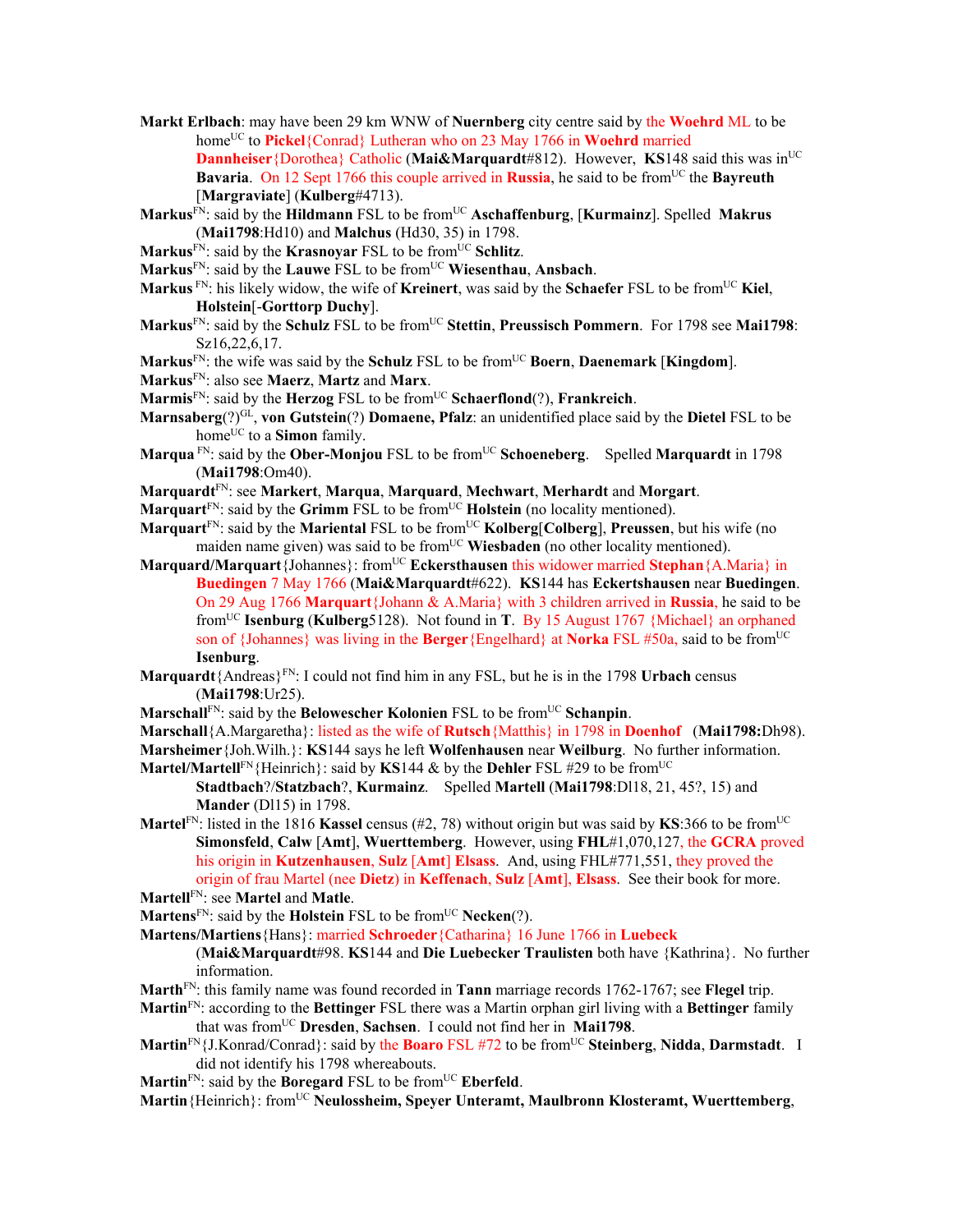arrived at **Schleswig city, Schleswig Royal Duchy** in March 1761. By June 1763 he, his wife {M.Christine} and 5 children were free to leave **Denmark** (**EEE** p.512). By 1798 son {Thomas} and family were living at **Galka** (**Mai1798**:Gk04), while son {G.Adam} and family were living at **Holstein** (**Mai1798**:Ho2).

- **Martin**{J.Martin}: in **Glueckstal** for a time, this family was said by **KS**:367 to be from [**Ober**]**Gruppenbach**, **Heilbronn** [**Amt**], **Wuerttemberg**. This origin was proven by the **GCRA**
	- using **FHL** 1,860,469; see their book for detail.
- Martin<sup>FN</sup>: said by the **Katharinenstadt** FSL to be from<sup>UC</sup> Orb.
- **Martin**<sup>FN</sup>: said by the **Katharinenstadt** FSL to be from<sup>UC</sup> **Paderborn, Hanau**.
- **Martin**<sup>FN</sup>: said by the **Keller** FSL to be from<sup>UC</sup> Laubenheim, **Kurmainz**. For 1798 see (Mai1798:Nk2).
- **Martin**{Nicolaus}: from **Pfalz** and wife {Anna}, one infant and 4 children ages 9-19 arrived in **Russia** 8 Aug 1766 (**Kulberg**2958). Later in 1766 that couple plus 4 children ages 13-20 in
	- **Oranienbaum** took transport for the **Volga**, on which trip the wife and mother {Anna} died **(T**3856-3861). By 5 Sept 1766 {Nicolaus}, his new wife who was a **Morasch** widow

{M.Walpurga} and the 4 **Morasch** step-childen had settled at **Lauwe FSL 28 & 28a.** By 1798 the older generation seems to have either died out or moved out of the colonies.

- **Martin**<sup>FN</sup>: said by the **Neidermonjou** FSL to be from<sup>UC</sup> **Oberbrennbach**?.
- **Martin**<sup>FN</sup>: said by the **Paulskaya** FSL to be from<sup>UC</sup> **Bischberg**.
- **Martin**FN{Philipp}: said by the 1798 **Schwed** census to have left Schwed in 1788 but I can not find him in any FSL
- **Martin**FN{Johannes}: this son of {Valentin} was listed with his wife (the widow of **Sierwald**?{J.Georg} at **Stahl-am-Karaman** (#46).
- **Martin**FN{Melchior/Wilhelm}: this son of {Valentin} was listed with his wife at **Stahl-sm-Karaman**  $(#47)$ .
- **Martin**<sup>FN</sup>{Valentin}: the earliest version of the **Stahl-am-Karaman** FSL (#45 & 45a) said he had recently died and his widow had remarried **Seibel**{Johannes} bringing her Martin daughter into the blended **Stahl-am-Karaman** FSL (#45. The new husband was said by the Pleve version of the FSL to be from **Dienheim**.
- **Martin/Martinus**: **Anhalt-Dessau** archival materials report that this widow came here from **Sachsen**, became a beggar in **Oranienbaum, Dessau**, and then left in 1766 with one other for **Russia**  (**Mai&Marquardt**#1119). **KS**144 has **Martinus**. Not found in any later source.
- **Martin**{J.Conrad/Konrad}: married **Schenck**{Eliesab. Margr.} in **Buedingen** 14 March 1766 (**Mai&Marquardt**#432). **KS**154 has {Konrad}. **KS**144 has{J.Konrad} and fromUC **Steinberg** near **Nidda**. On 19 Jly 1766 {Conrad & Elisabeth} arrived in **Russia**, he said to be from [**Hessen-**]**Darmstadt** [**Landgraviate**]. Not found in any later source.
- Martin/Mort{Catharina/Katharina}: from<sup>UC</sup> Steinberg, Stollberg married Jost{J.Peter} 26 March 1766 in **Buedingen** {**Mai&Marquard**#464). **KS**137 & 144 have **Martin**{Kathar.} and **Steinberg**  near **Kronach**.Not found in any later source.
- **Martinus/Martins**FN{J.Gottlieb Leopold}: on 4 July 1766 with wife {Maria} and 12 yr-old daughter, {Leopold} arrived in **Russia**, he said to be from **Oranienbaum,** [**Dessau**] (**Kulberg**1240). Later in 1766 he, wife {Johanna Maria} and 12 yr-old sister-in-law took ship in **Oranienbaum** for the **Volga (T**5325-5327**).** With wife {Johanna} and infant son by 7 June 1767 J.G.L. had settled at **Kano** FSL #6, said to be from<sup>UC</sup> [Anhalt-]Dessau [Principality] with a Schapp orphan in the household. Spelled **Martins** in 1798 (**Mai1798**:Sh27, Mv1155).
- **Martins**{M.Eva}: she and her **Stecklein** husband are in the 1798 **Zug** census; her first husband, any earlier colony, and origins are unknown at this time.
- **Martinus**{widow}: originally from [Kur-]**Sachsen** this beggar in 1766 left from **Oranienbaum, Dessau** with one other (**Mai&Marquardt**#1119). No later information.
- **Martins**FN: also see **Martinus**.
- **Martinstein**: is 24 km WSW of **Bad Kreuznach** and only 1.5 km NW of **Merxheim**. My guess is that it was not then in Kurpfalz, but was in the same little country as **Merxheim**. Today they both are in **Rhineland-Palatinate**. It was proven by **Brent Mai** to be home to **Fuchs**(J.Nicolaus & A.Eva} and their children who settled in **Yagodnaya Polyana** FSL (#80).

**Martis**: filed among the **Merz**.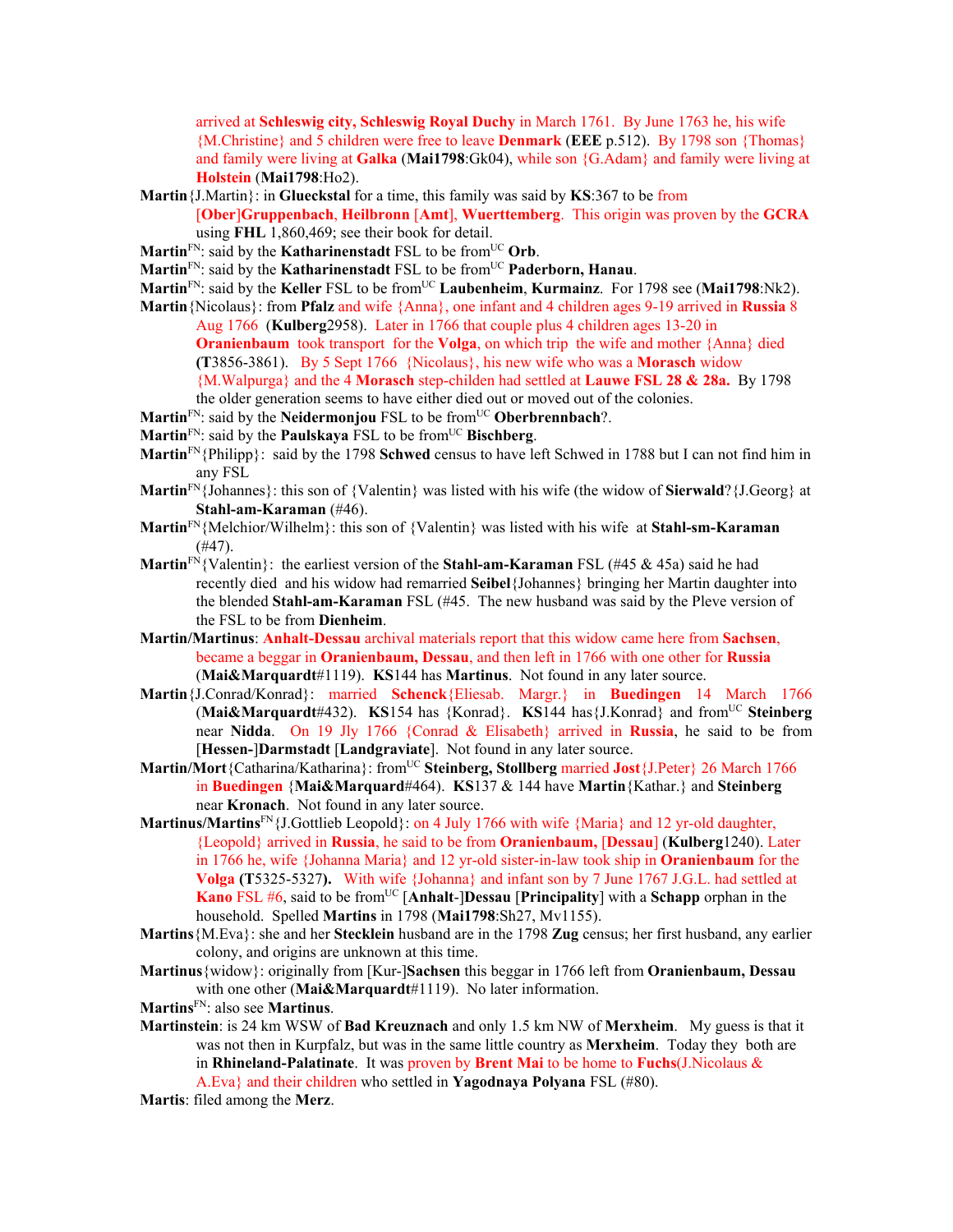**Marz**: filed among the **Merz**.

- **Martzner**{Sabina Margaretha}: and her **Schauscheck** husband {Philip} had a son baptized in **Luebeck**  20 April 1766 (**Mai&Marquardt**#1347). Not found in any later source.
- **Martzulff**<sup> $FN$ </sup>: mistakenly said by both the 1816 **Neudorf** census (#77) and **KS**:367 to have come from<sup>UC</sup> **Ingenheim**, **Bergzabern** [**Amt**], **Rheinpfalz**. Using **FHL**#721,154, the **GCRA** proved their origin in **Ingolsheim**, [**Birlenbach parish**], **Weissenburg** [**Kreis**], **Elsass**. See the **GCRA** book for more. Also spelled **Marzolf** and **Merzluff**.

**Maruenskoje**<sup>VV</sup>: the Russian name for **Zug**<sup>VV</sup>.

**Marusch**<sup>FN</sup>: said (no locality mentioned) by the **Brabander** FSL to be from<sup>UC</sup> Luxembourg.

- Marx<sup>FN</sup>: said by the Bettinger FSL to be from<sup>UC</sup> Darmstadt. For 1798 see Mai1798:Bt15.
- **Marx**{Michael+w}: **Kulberg**135 said they were from<sup>UC</sup> Lobach. Not found in T. Said by the **Kano** FSL  $(#48)$  to be from<sup>UC</sup> **Robesburg**?, **Lobach**. I could not find this family in the 1798 Volga censuses.
- **Marx**{Wilhelmina}: she with her **Hammerschmidt**{Zacharius} husband was a **Kano** first settler (kn114), but as his widow in 1771 left **Zug** (where her son remained to be in the 1798 census) with her daughter reportedly to go to **Schoenchen** (**Mai1798**:Mv3048).
- **Marx**{Heinrich}: the **Zug** 1798 census said his wife's maiden name was **Paul** and that he had moved in from **Katharinenstdt** (**Mai1798**:Zg10) found in no FSL and no earlier colony being mentioned, he may well have been among the **Katharinenstdt** first settlers.
- **Marx**{Michael+w}: **Kulberg**135 said they were from<sup>UC</sup> **Lobach**. Not found in T.
- **Marx**<sup>FN</sup>: said by the **Louis** FSL to be from<sup>UC</sup> **Kirchberg**, **Baden-Durlach**, while his wife (maiden name not given) was said from<sup>UC</sup> Saarburg, Kurtrier.
- **Marx**{Johannes}: see **Mertz**{Johannes} of **Luzern**.
- **Marx**FN: in **Rohleder**, see **Mohr**{Katharina}.
- Marx<sup>FN</sup>{Johannes}: from<sup>UC</sup> **Bayreuth**, arrived at **Schleswig city, Schleswig Royal Duchy** in May 1761. Permission to leave **Denmark** came to him, his wife {Barbara} and 2 children in June 1764 (**EEE** p.512). By July 1765 they were settled in **Rosenheim** FSL #15 which said he was fromUC **Ni**?, **Markgrafschaft Muehren**, with his wife who was said to be from<sup>UC</sup> **Regensburg** and whose maiden name was given as **Matters**. For 1798 see **Mai1798**:Rm27, 59 and Zr91.
- **Marx/Mertz**{Johannes}: he left **Zug** to go to marry in **Luzern** in 1776 (**Mai1708**:Mv3056); he is found in no FSL so may be a **Zug** first settler. In 1798 his name was also given as **Mertz** (Lz8).
- **Marx**FN: also see **Martz**.
- Marx<sup>VV</sup>: an alternate name for **Katharinenstadt**<sup>VV</sup>.
- Marxstadt<sup>VV</sup>: an alternate name for **Katharinenstadt**<sup>VV</sup>.
- **Marz** FN: interfiled with **Mertz**.
- **Marz**<sup>FN</sup>: said by the **Stahl-am-Tarlyk** FSL to be from<sup>UC</sup> **Maribo**, **Holstein [Duchy**]. I could not find members of this family in **Mai1798**.
- **Marzolf**FN: see **Martzulff**.
- **Merzluff** FN: see **Martzulff**.
- **Masch**{Johann+w}: **Kulberg**49 said they were from<sup>UC</sup> Oderberg. Not in **T**. Said by the Messer FSL  $(\text{\#29})$  to be from<sup>UC</sup> **Brandenburg** (no locality mentioned).
- **Masch**{Juliana}: she was in **Zug** in 1798 (Zg12), but she is listed in no FSL nor in **T**, nor is there any indication she moved to **Zug** from another colony, so she and possibly her parents are possible **Zug** first settlers.
- **Maschbach** $\overline{GL}$ : an unidentified place said by the **Paulskaya** FSL to be home<sup>UC</sup> to a **Widlein**? family. **Masel**: filed as **Massel**.
- **Maser/Masser**<sup>FN</sup>: said by the **Kukkus** FSL to be from<sup>UC</sup> **Loehnfeld**(?), **Kurpfalz**. **Eleanor Sissell** (2010) has proven the place is **Lengfeld**, which in modern times is in **Hessen**. She has the **Maser** family, prior to their coming to **Lengfeld** in church records of **Switzerland**. The children born in **Kurpfalz** were spelled **Maaser** while the **FSL** spells it **Maser**.
- **Maser**{Gottfried}: **KS**144 says he left **Ortsberg** i.e. **Ortenberg** near **Stockheim** near **Buedingen**. No further information.
- **Mason**FN: go to **Masson**.
- **Massel/Masel**{A.Catharina}: Corina **Hirt** found that she had married **Rutz**(J.Mattias/Martin}, and was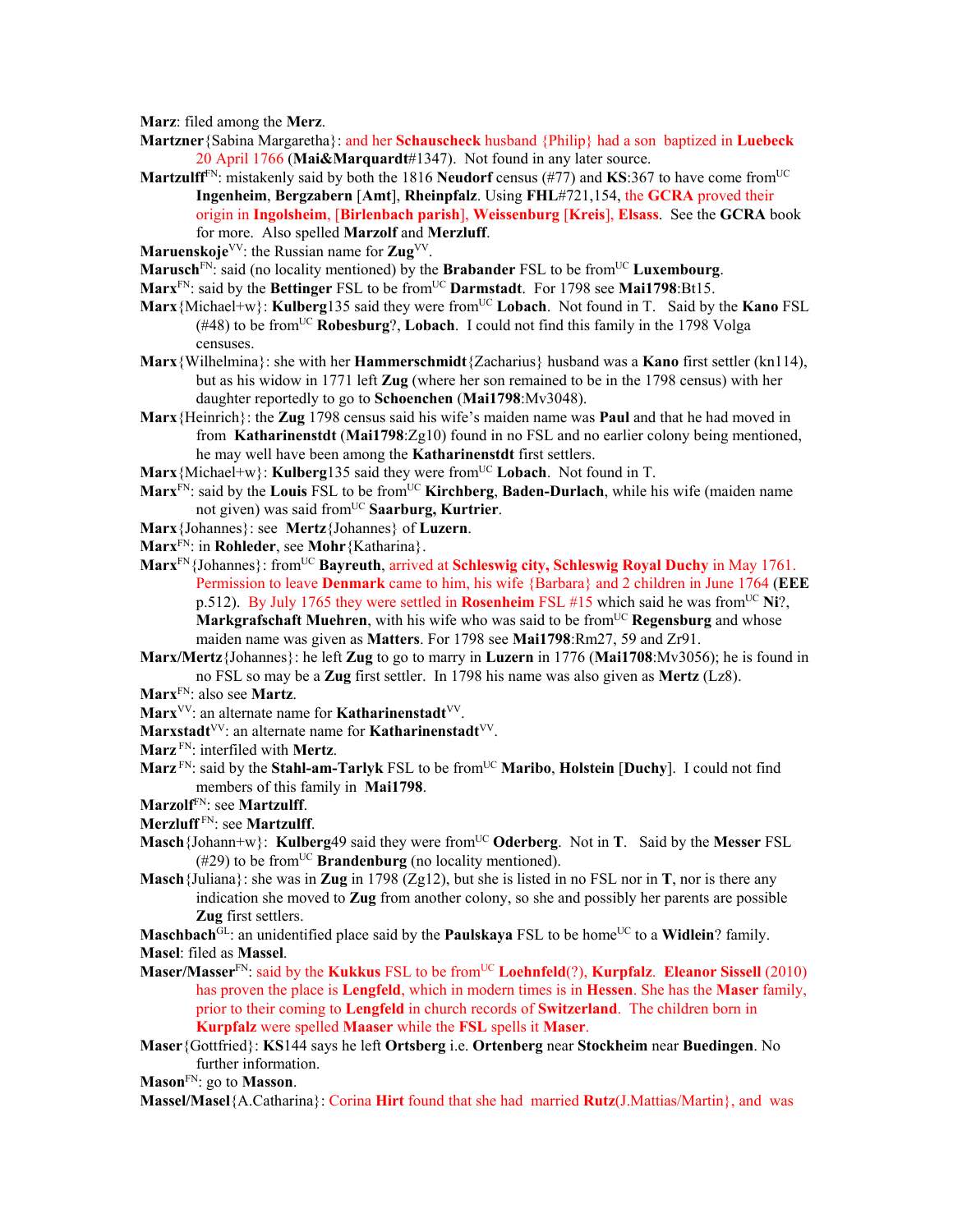born and baptised 1728 in **Reichenbach**, a daughter of {Christian} and his **Hoffmann** wife {M.Eva}. She gave birth to at least 9 children all born in **Lauteral** in 1749-1765.

**Massenheim**<sup>GL</sup>: an unidentified place said by the **Boregard** FSL to be home<sup>UC</sup> to **Maass** and **Sommer**{David} families, and possibly **Elscheidt** and **Jaeger** families.

**Massold**<sup>FN</sup>: said by the **Belowescher Kolonien** FSL to be from<sup>UC</sup> the **Pfalz** (no locality mentioned). **Masson: KS**144 says he went to **Dehler**. No further information.

- **Masson/Mason**<sup>FN</sup>{Nicolaus}: on 15 Sept 1766 he with wife {Elisabeth} and son {Nicolaus}age 8 and mother-in-law {Margaretha} arrived in **Russia**, he said to be from **Lothringen** (**Kulberg**5985). Not found in **T**. By 19 Aug 1767 he, wife, son age 9, and mother-in-law had settled at **Brabander** FSL #49, he said to be from<sup>UC</sup> **Relinbach**?, **Lothringen**. Spelled **Mason** in 1798 (**Mai1798**:Dl46 & Bn26).
- **Mast**FN{J.Diederich/Dietrich/Didrich}: On 18 July 1766 a son was born to the Masts in **Luebeck**; frau Mast's maiden name was given as **Bersck**{M.Elisabetha} (**Mai&Marquardt**#1308). On 14 Sept. 1766 this couple without the son arrived in **Russia**, he being said to be from<sup>UC</sup> Braunschweig (**Kulberg**5665). Later in that year they took transport from **Oranienbaum** to the **Volga** but the wife died enroute (**T**335-336). By May 1765 with a new wife {A.Maria} he had settled in **Warenburg** FSL(#77) which said he was from<sup>UC</sup> Walenkepr?, [Kur-]Braunschweig. For 1793 and 1798 see **Mai1798**:Mv2994,Wr85,114 and St40.
- **Mast**{J.Heinr.}: **KS**144 says he left **Ruppertsburg** near **Gruenberg** in 1766.
- **Masuri**FN: said by the **Seelmann** FSL to be fromUC **Wallerfangen**, **Lothringen**. Spelled **Ma\_uril** in 1798 (**Mai1798**:Sm28).
- **Matasch**FN: see **Matheas**.
- **Matelheim**{Georg}: **KS**144 says he left Rari(?), **Kurmanz** heading for **Semenowka**. Not found in **Kulberg** or in **T**.By 24 July 1767 he had settled as a single man at **Semenowka** FSL #45, said to be from Rar?, **Kurmainz**. Not found in **Mai1798**.

**Mater**(?)<sup>GL</sup>, **Kurpfalz**: an unidentified place said by the **Dietel** FSL to be home<sup>UC</sup> to a Weissbeck family. **Matern**?FN: see **Mattern**.

**Math**.{A.Susanne}: **KS**158 gives this as the maiden name of of the woman who in **Woehrd** married **Six**{Johann} 12 May 1766. Is this a mistake, or was she the widow of some man who may have been a **Mattheus**??

**Mathe**FN: see **Mathes**.

- **Matheas/Mathes/Matheus/Mattheis/Mattheus/Mathiss/Mathis/Mathius** all interfiled at **Mattheus**.
- **Mathien**<sup>FN</sup>: said by the **Koehler** FSL to be from<sup>UC</sup> **Strassburg**, **Frankreich**. I could not find this family in the 1798 Volga censuses.
- **Matle**?<sup>FN</sup>: said by the **Bauer** FSL to be from<sup>UC</sup> **Kollmar**, **Elag**(?). May have been spelled **Martell** in 1798 (**Mai1798**:Mr15).

**Matleheim**  $\text{FN}}$  said by the **Roethling** FSL to be from<sup>UC</sup> **Kurmainz** (no locality mentioned). **Matli**FN: see **Matle**.

- **Mattern**<sup>FN</sup> {Heinrich}: said (no locality mentioned) by the **Boregard** FSL to be from<sup>UC</sup> **Danzig**.
- **Mattern**FN: said by the 1798 **Boregard** census to be the maiden name of frau **Engel**{Adam}.
- **Mattern** FN {Wilhelm}: said by the **Boregard** FSL to be from<sup>UC</sup> **Weisbaden**.
- Mattern<sup>FN</sup>: said by the Schulz FSL to be from<sup>UC</sup> Petersburg, Russland. I could not find them in **Mai1798**.
- **Mattern**<sup>FN</sup>: the wife was said by the **Schulz** FSL to be from<sup>UC</sup> **Memel, Preussen** [**Kingdom**]. I could not find her in **Mai1798**.
- **Mattern**FN: said by the **Warenburg** FSL to be fromUC **Butzbach**, [**Hessen**-]**Darmstadt** [**Landgraviate**]. Spelled **Matern**? in 1798 (**Mai1798**:Bz14).
- Matters<sup>FN</sup>: said by the **Rosenheim** FSL to be the maiden name of frau Marx who was from<sup>UC</sup> **Regensburg**.
- **Mattes**FN: this family name was found recorded in **Schotten** parish records for many generations prior to 1767; see **Flegel** trip.
- **Mattheas/Mattheis/Matthes/Mattheus/Matthias/Matheas**,**Matheus**/**Mathis/**etc. all interfiled below:
- **Matthes**{Susanna E.}: an illegitimate daughter of **Franz**{Susanna Magdalena} who at some points had married a Herr **Herbert** and a Herr **Bernard**; she went to **Russia** in 1765; then in 1768 the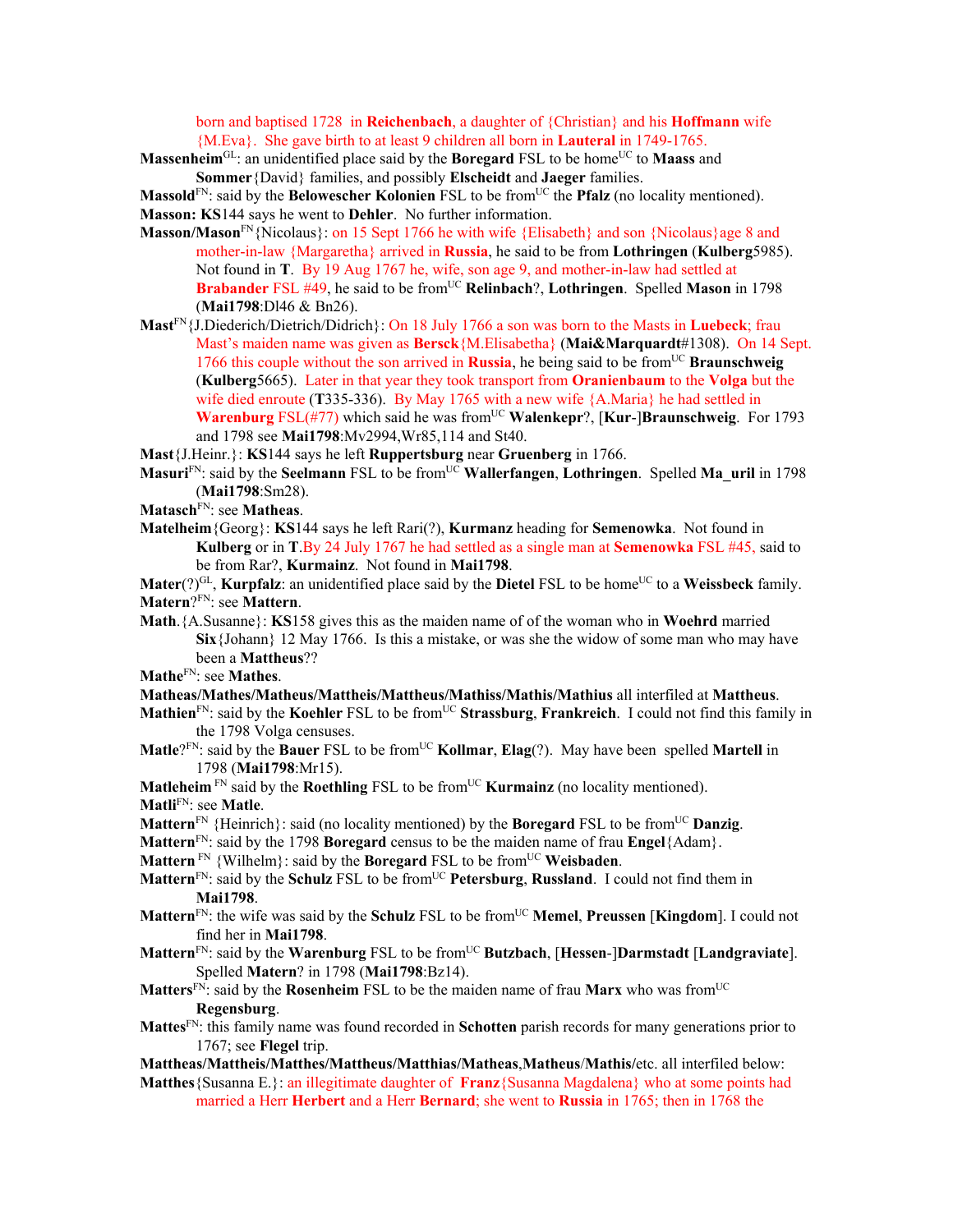daughter married **Schlund**{F.Jacob} who by 20 July 1766 had settled with wife {Christina} at **Bauer** FSL #36, he said to be from Kersary(?), **Nassau (Mai&Marquardt**#1239 & 1243). In 1798 **Schlund**{F.Jakob} and his **Mattheis** wife {Susanna Margaretha} are recorded in **Bauer** (**Mai1798**:Br70).

- **Matheas/Mathres**<sup>FN</sup>: said by the **Brabander** FSL #105 to be from<sup>UC</sup> Petting. I could not find this family in the 1798 Volga censuses.
- **Mattis**<sup>FN</sup>{J.Georg}: said by the **Kano** FSL #57a to be a step-son in the **Baschka**/**Pashka**<sup>FN</sup>{G.Friedrich} household.
- **Mathius**FN{Peter}: Not found in **Kulberg** or in **T**.By 12 May 1767 he, wife {Sibilla} and an infant son had settled at **Keller** FSL #26, he said to be from<sup>UC</sup> Offenbach, **Isenburg**.
- **Mathis/Mattias**FN{J.Ernst}: on 10 Aug 1766 with wife {Catharina} he arrived in **Russia**, said to be fromUC **Franken**, By 3 Aug 1767 he and wife {Katharina} had settled at **Ober-Monjou** FSL #75, he said to be fromUC **Ockstadt**. Spelled **Mattias** in 1770 (**Mai1798**:Mv2034).
- **Matheas**FN{Valentin}: on 10 Aug 1766 with wife {Catharina} he arrived in **Russia** said to be from **Franken** (**Kulberg**4210). By 3 Aug 1767 he and wife {Katharina} had settled at **Ober-Monjou** FSL #72, he said to be from<sup>UC</sup> Wiesthal, [Kurmainz]. Spelled Matasch & Mattias in 1798 when the maiden name of the wife was given as **Felbaitel** (**Mai1798**:Om54).
- **Matthias/Mattias**<sup>FN</sup>{Nicolaus}: said by the **Schuck** FSL#29 to be from<sup>UC</sup> Bitsch, Lothringen. Also spelled **Mattias**. The wife's maiden name was given as **Schreiner** in 1798 (**Mai1798**:Vm23). Pleve's first translation had the place as **Bich/Bichl**(?).
- **Mattheis**{Cunigunde}: age 42 in the 1798 census (Bn65) which said that she had come from **Seelmann** and that her first husband was a **Mattheis**. I could not identify any trace of either of them in any record.
- **Mathes**FN{A.Regina}: said by the **Buedingen** ML to be the maiden name of the woman who 28 April 1766 married **Menges**{Leonhard} later of **Shcherbakovka** (**Mai&Marquardt**#598). **KS**:145 said her maiden name was **Mathe**.
- **Mattheus**/**Matheus/Mathias/Matthias**{Gottlieb}FN: said by **Anhalt-Dessau** records to have moved from somewhere in [**Kur**-]**Sachsen** to **Rehsen** in **Anhalt-Dessau** where he married a **Pussker/Putzke**  woman and fathered two children by her before he reportedly deserted them (**Mai&Marquardt**#1120). On 15 Sept 1766 **Mathias**{Gottlieb & Catharina} and 2 children arrived in **Russia**, he said to be from [**Kur-**]**Sachsen** (**Kulberg**5228 p.336). Later in 1766 he, wife {M.Catarina}and children: {M.Sophia} and {Gottlieb} took ship in **Oranienbaum** for the Volga, on which trip son {J.Christian} was born although {Gottlieb} the father died (**T**167-171). By 3 July 1767 the two elder children had settled at **Urbach** FSL #53a as step-children in the **Kraemer**{J.Henrich} household #53, in which household {M.Katharina}, evidently their mother, was **Kraemer**'s wife. For 1798 see **Mai1798**:Ur21 and Bb7.
- **Mattiss**{A.Maria}: married **Bruner**{Johann} in **Rosslau** on 28 May 1765 (**Mai&Marquardt**#856, **KS**123. Not found in **Kulberg**, **T**, any published FSL or in **Mai1798**.
- **Matheus/Matthias**{Johann}: a single Lutheran shoemaker from **Prussia** who arrived in **Russia** 15 Sept 1766 (**Kulberg**5262). Later in 1766 he may have taken ship in **Oranienbaum** for the **Volga**  (**T**231). No further information.
- **Mathias**{Johann}: with wife {Catharina} and 3 children, he arrived in **Russia** 29 Aug 1766, he said to be from **Isenburg** (**Kulberg**3698). Not found in any later source.
- **Matheus**{J.Peter} on 15 June 1766 he with wife {A.Charlotta} and 3 children arrived in **Russia**, he said to Catholic from **Isenburg** (**Kulberg**804).
- **Mathias**{Maria}: a single Lutheran from **Luebeck** she arrived in **Russia** on 12 Sept 1766 (**Kulberg**#4831). No further information found.
- **Mattheas/Matthes/Mattheis** {Susanna E./S.Margaretha}: an illegitimate daughter of **Franz**{Susanna Magdalena} who at some points had married a Herr **Herbert** and a Herr **Bernard**; she went to **Russia** in 1765; then in 1768 the daughter married **Schlund**{F.Jacob} who by 20 July 1766 had settled with wife {Christina} at **Bauer** FSL #36, he said to be from Kersary(?), **Nassau (Mai&Marquardt**#1239 & 1243). In 1798 **Schlund**{F.Jakob} and his **Mattheis** wife {Susanna
	- Margaretha} are recorded in **Bauer** (**Mai1798**:Br70). [I did not find either mother or daughter in any **Franz**, **Herbert**, or **Bernard/Bernhart** household in **Kulberg**, **T** or in any published FSL.**–**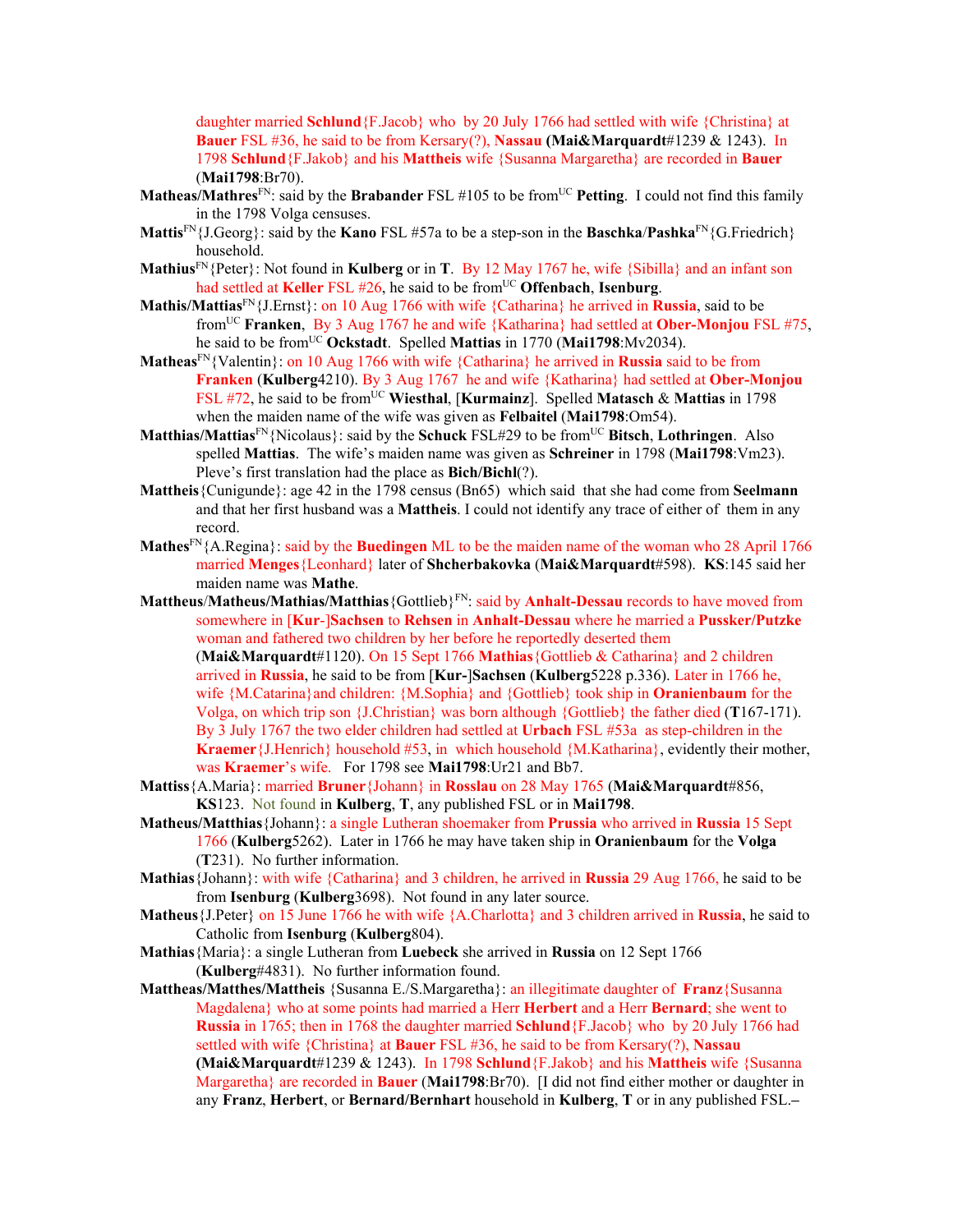ed.]

- **Matthes**FN: this family name was found recorded in **Schotten** parish records for many generations prior to 1767; see **Flegel** trip.
- **Matthiesen**<sup>FN</sup>: said by the **Reinwald** FSL to be from<sup>UC</sup> Griesburg?, Darmstadt. In 1798 a descendant may have been at Rw11?
- Matthisen {Johann} FN: said by the Stahl-am-Tarlyk FSL to be from<sup>UC</sup> Luebeck . I could not find members of this family in **Mai1798**.
- **Matthissen{**J.Arent}FN: said by the **Stahl-am-Tarlyk** FSL to be fromUC **Lenzen**, [**Kur**-]**Brandenburg**. For 1790 see **Mai1798**:Mv2826.
- **Mattwich**FN: listed in the **Bergdorf** 1858 census (**KS**:669, 368) without origin. The **GCRA** found some evidence of his origin in **Ehrbardorf**, **Posen**, **Prussia**. See their book for details.
- **Matz**FN: said by the **Preuss** FSL to be fromUC **Holtzhausen**, **Kur Trier**.Later spelled **Maas**.
- **Matz**FN: said by the **Rothammel** FSL to be fromUC **Raumbach**, **Zweibruechen**.
- **Matz**FN: see also **Maas**.
- **Mau**{Georg Balthasar}: according to **Mai&Marquardt**#1346 this godfather at the 13 Oct 1766 **Luebeck**  baptism of **Reiss**{Christopher Juergen} probably is the **Mauch**{Georg} who later in1766 with his wife {E.Dorothea}, and children {Johannes & Christina E.} in **Oranienbaum** took transport for the **Volga** (**T**3249-3251).
- **Maubach, Backnang [Amt], Wuerttemberg: is 2 miles S of Backnang city, and was proven by the GCRA to be home to the Kerner/Koerner family that settled in Kassel.**
- **Mauch**: also see **Mau**.
- Mauch/Mauck/Mau<sup>FN</sup>{Balsert/G.Balthasar}: 16 April 1766 he was god-father at the baptism of a son of **Riess**{Urban} and 20 April at the baptism of a **Schauscheck** son, both in **Luebeck (Mai&Marquardt#**1346 & 1347).Later in 1766 with wife {E.Dorothea} and 2 children he, in **Oranienbaum,** took transport for the **Volga** (T3249-3252) By 5 Sept 1767 with wife {Doro.Margaretha} and 2 children he had settled at **Lauwe** FSL #26, he said to be fromUC **Winzenburg** (no other place mentioned). In 1798 he was widowed and living with a daughter, son-in-law and their family, andhis family name was given as **Mauck** (**Mai1798**:Lw16).
- **Mauch/Meig**{Christian}<sup>FN</sup>: said by **KS**368 to have been born both in<sup>UC</sup> Labiszyn, Szubin, Poland, and in **Nussdorf, Vaihingen [Amt], Wuerttemberg.** Some other source said he was born in<sup>UC</sup> Strelno, **Bromberg, Prussia;** the family arrived in **Kassel** about 1809, were listed as **Meig** in the 1816 **Kassel** census (household #42); and in about 1834 they went to **Arcis, Bessarabia --** all according to the **GCRA.** See their book for more detail**.**
- **Mauch{Emmerich}FN:** said by **KS**:368 to have come fromUC **Aurich, Vaihingen [Amt], Wuerttemberg**  settlingUC **in Kassel –** the GCRA found that this family never went **to Kassel,** but evidently did find their origin in **Nussdorf, Vaihingen [Amt], Wuerttemberg.** See their book for more detail. **Mauck**FN: see **Mauch**.
- **Mauder**FN: see **Mauter**.
- **Mauderer**{Christoph}: Corina Hirt found that he along with **Daub**{Agnes Catharina} were the parents of {Elisabetha Catharina} who about 1760 married **Kober**{Michael} in **Kleingartach**.
- **Mauderer** {Christoph}: in Danish records to be from<sup>UC</sup> **Klein Gartach** like **Kober/Cober** {Conrad} who was said to be his farmhand (**EEE p**p.372, 514).
- **Mauer**FN: said by the **Bauer** FSL to be fromUC **Alzey**, **Kurpfalz**. For 1798 see **Mai1798**:Br1.
- **Mauer**FN: said by the 1798 census to be the maiden name of frau **Hoffmann** of **Bettinger** (**Mai1798**:Bb33).
- **Mauer**{Susanna Katharina}: fromUC **Nuernberg** married **Braeutigam**{J.Christian}in **Woehrd** 6 June 1766; (**Mai&Marquart**#824). Not found in either **Kuhlberg** or **T**. By 3 Aug1767 this couple had settled at **Katharinenstadt** FSL #137, he said to be from **Schmale, Sachsen**, she said to be from **Nuernberg**. Descendants at Ko20 (**Mai1798**: Ko20).
- **Mauer**{J.Adam}<sup>FN</sup>: said by the **Warenburg** FSL to be from<sup>UC</sup> **Hetzerode**?[sic], **Hessenburg**[sic]. For 1788 and 1798 see **Mai1798**:Mv2773, Lb26.
- **Mauer**{J.Peter}FN: said by the **Warenburg** FSL to be fromUC **Hetzerode**?[sic], **Hessenburg**[sic]. I could not find him in **Mai1798**. According to a **Friedburg** ML he married in 1766 a **Schwartz** woman and was from the former county of [**Sayn**-]**Hackenburg** (**Mai&Marquardt**#323). That county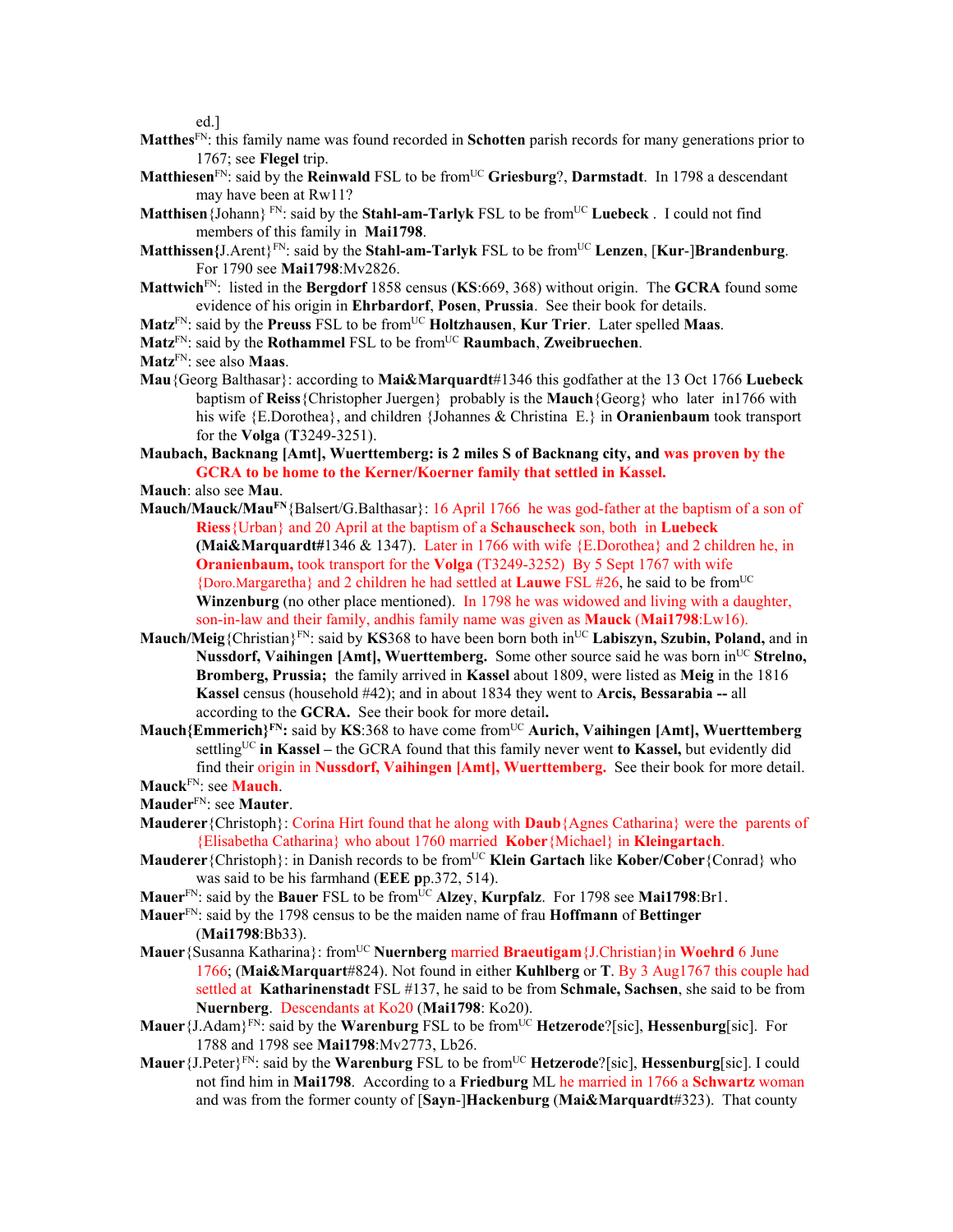had been dissolved in 1715 and contained **Heuzert** which most likely home<sup>UC</sup> to both **Mauer** men who settled in **Warenburg**.

- **Mauer**{Daniel}FN: may have been the offspring of an early **Zurich** settler family. In 1798 he was said to be from **Zurich** (**Mai1798**:Nb26) –but the family name does not appear in the **Naeb** FSL and he himself is too young to be in a FSL.
- **Mauer**FN: see **Dening** of **Louis**.

**Mauerer**FN: this family name was found recorded in 1700s **Berstadt** parish records; see **Flegel** trip. **Mauerer**FN: also see **Maurer**.

- **Mauerwelt**( $?$ )<sup>GL</sup>: an unidentified locality which according to the **Frank** FSL was in the principality of Fulda and was home<sup>UC</sup> to a **Knopf** family.
- **Maul<sup>FN</sup>**{Konrad}: said by the **Kutter** FSL to be from<sup>UC</sup> **Braunfels**.
- **Maul**FN{Karl and Georg}: said by the **Norka** FSL to be two brothers, one living in a **Weigandt** household, the other in the **Hamburger** household. For 1798 see **Mai1798**:Nr39.
- **Maul**{Andreas}: Corina **Hirt** using LDS Films #1347154 , 190676 and 1269703 found that he was the son of {J.Peter &Anna}, and was baptized 28 Jan 1705 in **Nieder Modau** and then on 4 Feb 1734 married there **Glaser**{A.Margaretha} daughter of {Michael}; they then had 3 children i.e. (Philipp.Ludwig, M.Catharina, & J.Georg} baptized in **Nieder Mondau** and later 3 more ( J.Michael, M.Catharina, & J.Philipp} were baptized in **Neunkirchern** district in **Modautal**. From either **Ernsthoffen**, **Hessen-Darmstadt Landgraviate** or from the **Schoenberg Amt**, **Erbach County** (**EEE** p.514), on 1 May 1760, either with wife and 5 children **(EEE** p.233), or with wife and 3 children, he had arrived at **Fridericia**; by Dec 1761 they were in a **Danish German colony**, and by Apr 1763 had been given permission to leave **Denmark** for **Russia (EEE** p.514). So far it is unclear whether the parents made it to **Russia**.
- **Maul**{J.Georg}:from **Hessen-Darmstardt Langraviate**, this son of {Andreas} registered as a single man in a **Danish German** colony in Dec 1760 and in April 1763 he was approved to leave **Denmark** (**EEE** p.515); and before 1775 he had settled in **Schilling** (1775 census #52) (**EEE p.** 685). In 1798 {J.Georg} was still in **Schilling** {**Mai1798**:Sg52}; other descendants of {Andreas} were also in **Schilling** (**Mai1798**:Sg01, 08, 38, 40, 44, 61, 79, & 85 and St 20, ccctGm84).
- **Maul**{J.Ludwig}: In 1798 {J.Ludwig} was still in **Schilling** {**Mai1798**:Sg16}.
- **Maul**{J.Michael}: In 1798 {J.Michael} was still in **Schilling** {**Mai1798**:Sg12}.
- **Maul**{J.Philipp}: this son of {Andreas} sometime during May `10-May 16, 1760 arrived in **Fridericia** and departed for **Fri dericia, Holstein Duchy** (**EEE** p.240-241). In 1798 {J.Philipp} was still in **Schilling** {**Mai1798**:Sg10}.
- **Maul**{Philip Ludewig}: this son of {Andreas} was first listed in **Denmark** in Sept 1760; by Dec 1760 he was in a **Danish German** colony; in Dec 1762 his family was stated to include a wife 2 sons and 3 daughters; and in April 1763 they were given permission to leave **Denmark** (**EEE** p.515). In 1798 {Philipp Ludwig} was still in **Schilling** {**Mai1798**:Sg12}.
- **Maul** FN{Valentin}: said by the **Straub** FSL to be fromUC **Niederbeerbach**, [**Hessen**-]**Darmstadt** [**Landgraviate**]. In 1798 the wife's maiden name was given as **Wallenberg** (**Mai1798**:Sr13).
- **Maul**FN{Johannes}: illegitimate son of the late {Friedrich} fromUC "**Russbach**" married 22 August 1766 **Bonert** woman fromUC "**Russbach**" which has been identified as **Rossbach**, **Thuengen Barony** (**Mai&Marquardt**#749). Not found in **Kulberg**, **T**, any published FSL or in **Mai1798**.
- **Maul**{Michel}: **KS**:82 and 145 say this party of 2 from<sup>UC</sup> Mechlenburg in 1764 was sent on to the **Saratov** area as part of the group of colonists transported under the command of Captain Paykul and Cornet Rehbinder. I have not found them in any published FSL.
- **Maulbronn**<sup>GL</sup>, **Kurpfalz**: is an unidentified place said by the **Anton** FSL to be home<sup>UC</sup> to a **Redler** family. Said by the **Schaefer** FSL to be home<sup>UC</sup> to the Welsch family. The Kurpfalz may be in error and this may be the following entry:
- **Maulbronn**GL, **Wuerttemberg** [**Duchy**]: home of a famous monastery, and is some 8.6 miles NE of **Pforzheim, Baden Wuerttemberg**. It was also a District administrative center. Was the birthplace of **Welsch**FN{Johannes} who settled at **Schaefer** FSL #21.
- **Mauren**<sup>FN</sup>: said by the **Kamenka** FSL to be from<sup>UC</sup> Alzey.
- **Maurer**FN{Jacobina}: said by the **Balzer** 1798 census #42 to be the wife of **Karl**{Christoph}.
- **Maurer**FN{Johann}: said by the **Kano** FSL to be fromUC **Tuebingen**, [**Wuerttemberg Duchy**. In 1798 this family may have been in **Schaffhausen** (**Mai1798**:Sh02).
- **Maurer**<sup>FN</sup>: said by the **Katharinenstadt** FSL to be from<sup>UC</sup> **Nuernberg**.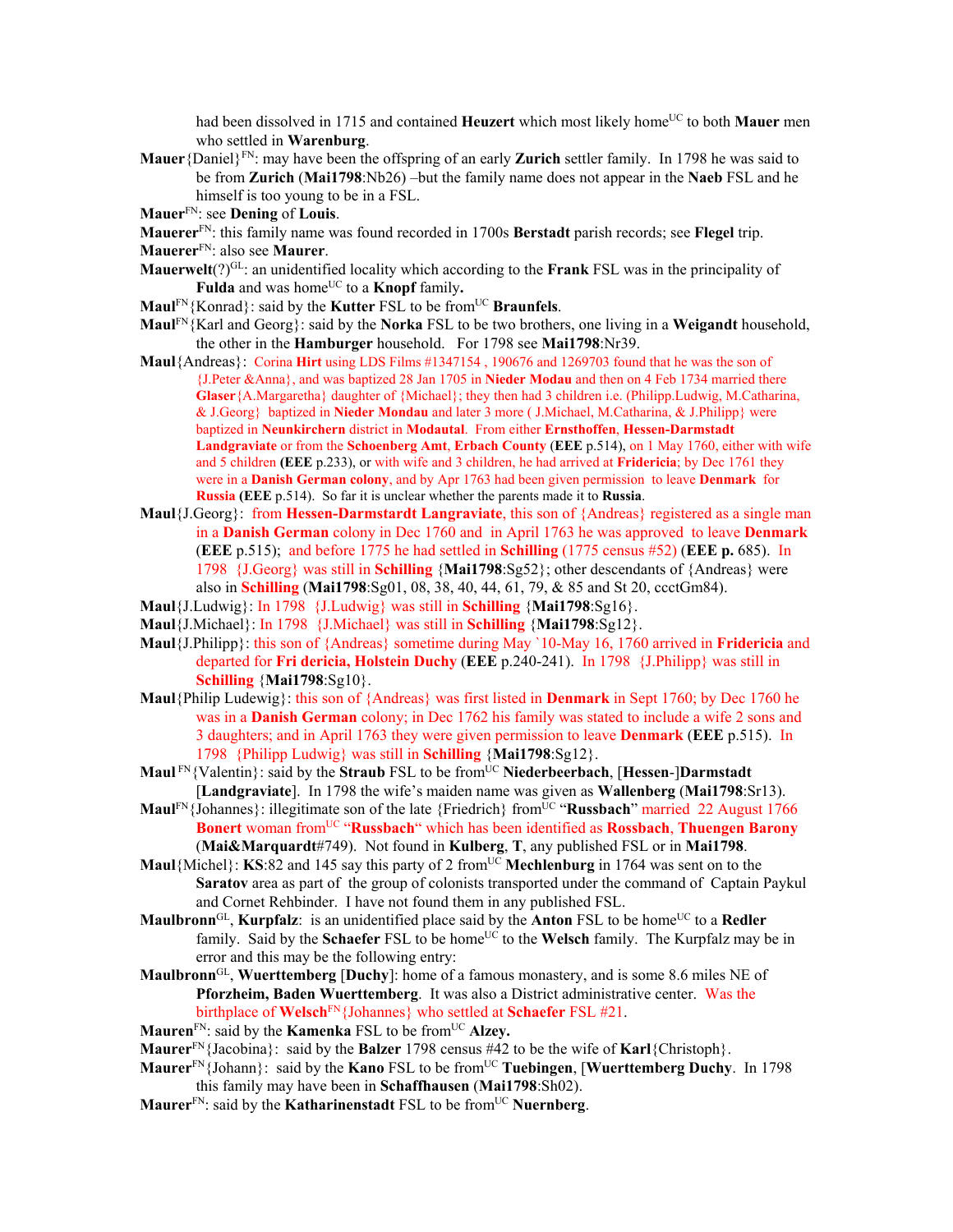- **Maurer**<sup>FN</sup>{Susanna Katharina}: daughter of the deceased {*J*.Gg.}from<sup>UC</sup> **Nuernberg** married **Braeutigam**{J.Christian}in **Woehrd** 6 June 1766 (**Mai&Marquart**#824 & **KS**123). Not found in **Kulberg** or **T**. By August 1767 they had settled in **Katharinenstadt** FSL #137 which said the **Maurer** wife was from<sup>UC</sup> **Nuernberg**.
- **Maurer**{Philipp Jacob}: said by the **Mariental** FSL (#6) to be from<sup>UC</sup> **Bludenz**(?), **Oesterreich**.
- **Maurer** {Michael}: **KS**127 & 145 said he was from<sup>UC</sup> Mecklenburg and Euler {Margaretha} was his wife. I did not find him in any published FSL.
- **Maurer**<sup>FN</sup>: said by both the 1816 **Neudorf** census (#14) and **KS**:369 to have come from<sup>UC</sup> **Medard**, **Meisingheim** [**Amt**], **Baden**. The census said they came via **Dorschau**, **Ungarn**. The **GCRA** believes he was born in **Hungary**, and using **FHL**#493,330, they found that there were **Maurer** families in **Medard**, however they found no way to definitely identify this man's parents.. See their book for much more. Also spelled **Mauerer**, especially so in **Medard**.
- **Maurer** {J.Adam}: said by the **Warenburg** FSL (#126) to be of the Reformed faith from<sup>UC</sup> **Hetzerode**(?), **Hessenburg**.
- **Maurer** {J.Peter}: from<sup>UC</sup> **Hachenburg County** on 21 April 1766 in Friedberg he married **Schwartz**{M.Elisabeth} fromUC **Muntzfelden** (**Mai&Marquardt**#323). Said by the **Warenburg** FSL (#125) to be of the Reformed faith from<sup>UC</sup> Hetzerode(?), Hessenburg.
- **Maurer**{J.Philip}: married **Euler**{A.Margaretha} of the deceased {J.Jacob} of **Haag** in **Buedingen** 1 April 1766 (**Mai&Marquardt**#470). **KS**145 has {Michael} of **Mecklenburg**. No further information.
- **Maurer**{J.Heinrich+w}: **Kulberg**142 said they were of the Reformed faith fromUC **Holstein**. Not found in **T** nor in any published FSL.
- **Maurer**{Johanna}: married **Dresler**{Henrich} 15 July 1766 in **Luebeck** (**Mai&Marquardt**#210). Not found in any later source.
- **Maus**{Friederica/Friederika/Friderica}: married **Horst**{Christian} 13 March 1766 in **Buedingen**  (**Mai&Marquardt**#422). **KS**136 and 145 both have {Friedericke}. **KS**145 says he left **Niederzell** near **Schluechtern** for **Russia**. Not found in either **Kuhlberg** or in **T**. But were settled at #50 in the 1775 **Beideck** census and in 1798 he might be at #79 in **Beideck** {**Mai&Marquardt**#422).
- **Maus**FN{J.Jakob/Jacob}: fromUC **Storndorff** near **Alsfeld** father of {J.Sebastian} who died in **Buedingen**  24 June 1766 (**Mai&Marquardt**#1230). Arrived with wife {Eva} and infant son {Johannes} in **Russia** 29 Aug 1766 (**Kulberg**5046). By 1767 with wife {Eva Barbara} and no chidren he had settled at FSL #71, said to be from<sup>UC</sup> **Darmstadt** (no locality mentioned). The parents were listed in the 1775 **Grimm** census at #2 (**Mai&Marquardt**#1230). The parents were not listed in **Grimm** in 1798, but their daughter {Charlotta}**moved** from **Grimm** in 1792 to marry Pastor **Fuchs** (**Mai1798**:Mv792).
- **Maus**FN{Daniel}: on 4 July 1766 with wife {Anna} and two daughters, he arrived in **Russia** said to be from **Hanau** (**Kulberg**1495). Later in 1766 **Mauss**, his wife {Elisabet} and two daughters in **Oranienbaum** took transport for the on which trip a son was born (**Kulberg**6031-6036). By 7 June 1767 {Daniel & Anna} with his two step-daughters and a **Gen**? orphan girl, had settled at **Neidermonjou** FSL #38 he said to be from<sup>UC</sup> **Hannover** with a Gen? orphan girl in the household.
- **Maus**{A.Klara}: **KS**145 says she left **Alt-hanau** for **Russia**.
- **Maus**{Christina}: was a godparent at the 24 June 1766 **Buedingen** baptism of the son of **Fuchs**{Georg & Friederique} (**Mai&Marquardt**#1212). Not idenitifed in any later source.
- **Maus**{Eliesabetha}: fromUC **Storndorff** married **Krafft**{J.Conrad} 28 April 1766 in **Buedingen**  (**Mai&Marquardt**#606). **KS**140 & 145 have {J.Konrad} and Storndorf near **Alsffeld**. **KS**145 has **Rudlos** near **Lauterbach**. Not found in any later source.
- **Mauswinckel**GL, **Isenburg-Birstein**?: now in **Hessen** some 4 miles SE of **Gedern** and said by the **Buedingen** ML to be home<sup>UC</sup> both to a **Kaltenschnee** man and an **Eisenhuth** woman who married in 1766; by 1767 this couple was in **Dobrinka**; Stumpp says **Mauswinckel** was near **Waechtersbach** (**Mai&Marquardt**#507).
- **Mauter/Mauder**FN{Jurgen/Georg}: Lutheran, fromUC **Franken** [i.e. Franconia] arrived at **Flensburg, Schleswig Royal Duchy** in March 1761. By June 1763 he was free to leave **Denmark** (**EEE**